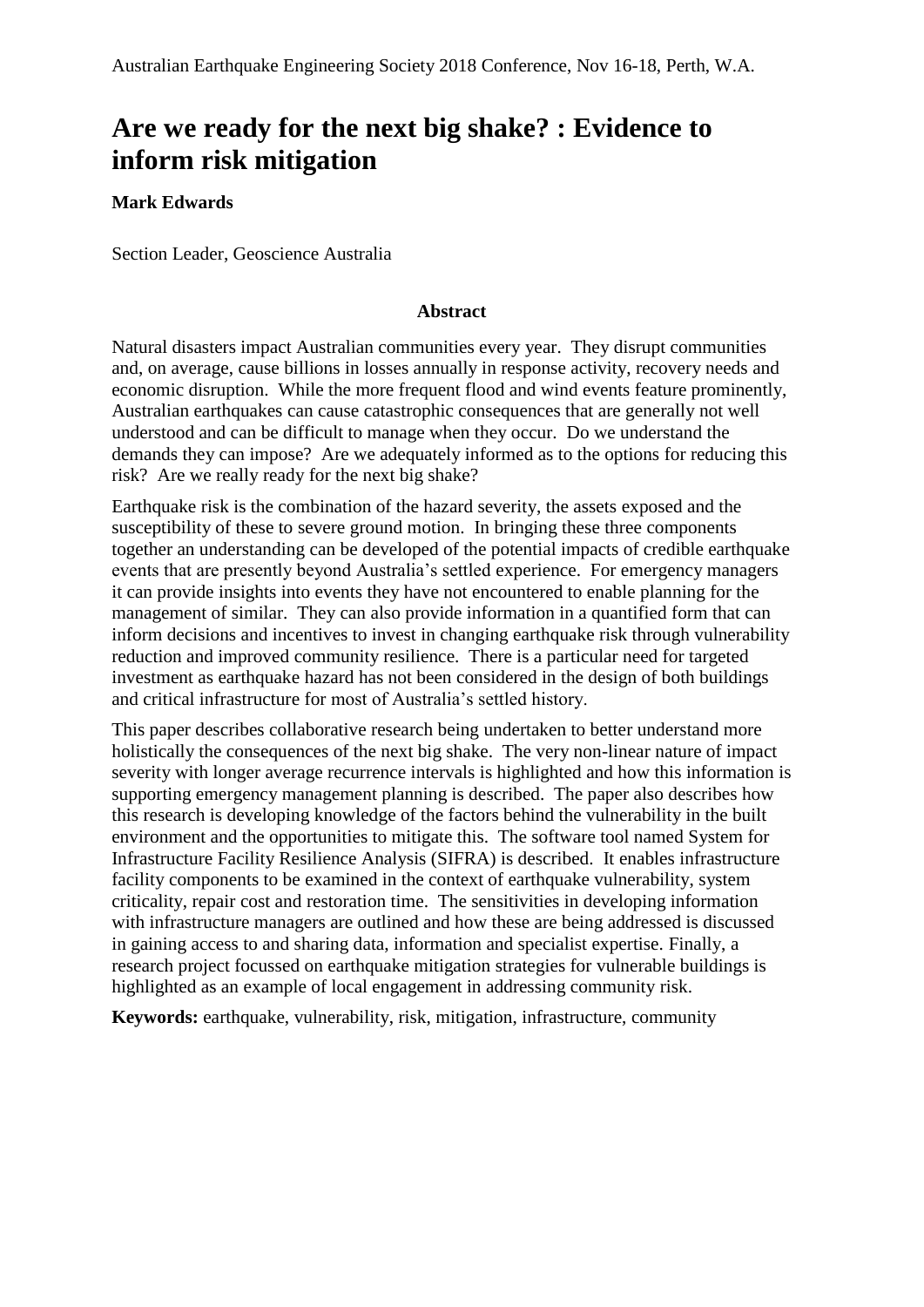# **1. INTRODUCTION**

Australians are all too familiar with natural disasters. Annually Australian communities are impacted by damaging events which include severe storms, floods and bushfires. The regularity of such severe weather related events translates to an increased awareness of these hazards and, where appropriate, built environment regulation has for many decades enforced provisions to limit the vulnerability of community assets to minimise the associated risks. This has not been the case for geological hazards which, while less frequent, can exhibit severities that are disastrous for communities. For earthquakes in particular, the failure to broadly recognise this environmental hazard in intraplate Australia has resulted in a significant legacy of vulnerable elements in our communities which, if damaged in a rare event, can present catastrophic consequences.

In this paper the nature of earthquake hazard versus the meteorological hazard of severe wind is contrasted in terms of the structural demands. This difference is further illustrated in scenario modelling undertaken to support emergency management planning by the Australian Government. The nature of our vulnerable legacy is described, including some insights into the transport sector. Collaborative efforts with industry to understand the directly related risk and mitigate it are outlined, including information management arrangements to address the sensitivities of industry while maximising the opportunity to inform risk management and reduction. In particular, the application of the tool SIFRA (http://geoscienceaustralia.github.io/sifra/index.html) to utility facilities comprised of various components is described. Finally, a research utilisation project under the Bushfire and Natural Hazards Collaborative Research Centre (BNHCRC) focussed on earthquake mitigation strategies for buildings is highlighted as an example of a community engaged initiative to prepare for the next big shake.

# **2. THE NATURE OF EARTHQUAKE HAZARD**

Regulations for the design and construction of the built environment seek to ensure that the resilience of our community infrastructure is compatible with the local natural hazards. They aim to ensure that the likelihoods that key performance objectives such as amenity and life safety do not exceed those considered acceptable to society. While natural hazards such as wind, earthquake and riverine flooding vary spatially, provided that the compatibility between infrastructure resilience and local hazard severity is maintained the "risk" is taken to be effectively the same. The increased consequences of more severe, rarer events are considered acceptable as performance expectations are moderated by the reduced likelihood of these occurring. For buildings the hazard exceedance likelihoods for design are stipulated in the National Construction Code (ABCB 2016) with adjustments provided for the importance class of proposed building use. This pragmatic approach to regulation presents some cross-hazard challenges that are illustrated by a comparison of severe wind and earthquake hazard in Perth, WA.

In Table 1 the design wind speed specified in the current wind loadings standard (Standards Australia, 2011) is presented for a range of average recurrence intervals (ARIs). The wind speed is in terms of a 0.2s gust at a 10m height in level open countryside with few obstructions. Alongside this is the equivalent gust wind speed for central Perth as assessed by an extreme value analysis of the combined weather observations of the Guilford and Pearce weather stations in Perth as undertaken by Holmes (2018). The two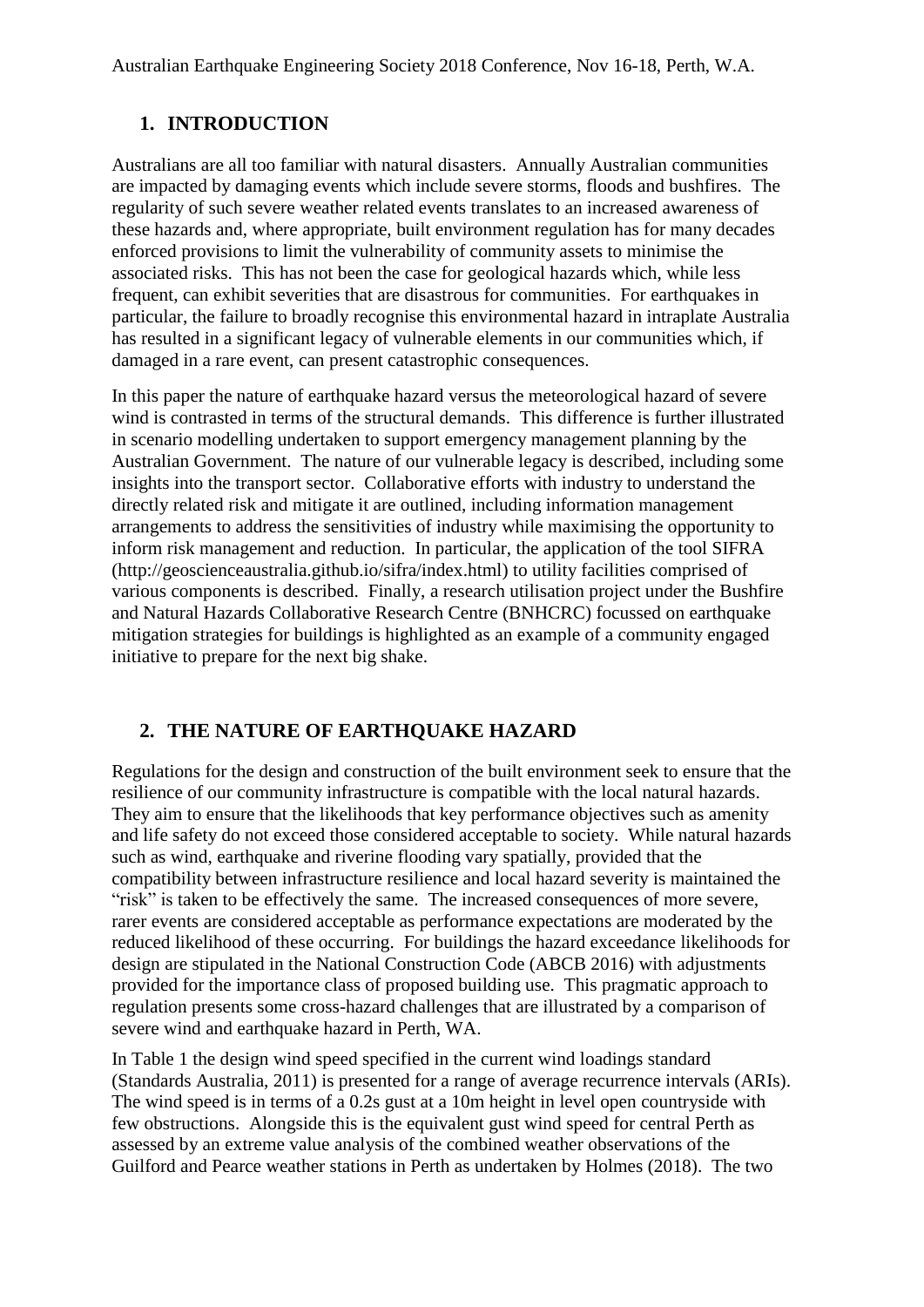sets of wind hazard values indicate that the wind speeds for "Region A" in the wind loadings standard are conservative for Perth. If the probabilistic wind hazard assessment (PWHA) gust speeds by Holmes in Table 1 are translated into the stagnation wind pressure using the code approach and normalised by the 500 year ARI gust pressure, it can be noted that the wind loadings increase only gradually with lengthening ARI. Structural loadings for a storm generating the 2,500 year ARI wind speed locally are only 14% greater than those for a 500 year ARI. In Table 1 the latest NSHA18 assessed peak ground acceleration (PGA) values for Perth on rock (Allen et al, 2018) have been normalised in a similar fashion to the wind loads (corresponding to  $k_p$  in AS1170.4 (Standards Australia 2007)). The contrast between the two natural hazards is stark, with the seismic demands of a 2,500 year ARI ground motion being 2.6 times those of the 500 year ARI hazard. Other state capital values are larger with Melbourne 2.7, Sydney 2.8, Hobart 3.2, Adelaide 3.5 and Brisbane 3.6 times larger.

| Average<br><b>Recurrence</b><br><b>Interval</b><br>[years] |                              | <b>Gust Wind Speed in Airport</b><br><b>Conditions</b> | <b>Normalised</b><br><b>Wind Loading</b> | NSHA18<br><b>Earthquake</b><br><b>Loading</b> |  |
|------------------------------------------------------------|------------------------------|--------------------------------------------------------|------------------------------------------|-----------------------------------------------|--|
|                                                            | <b>AS/NZS</b><br>1170.2:2011 | <b>PWHA</b> by<br><b>Holmes</b>                        |                                          |                                               |  |
| 100                                                        | 41                           | 38.3                                                   | 0.90                                     | 0.32                                          |  |
| <b>250</b>                                                 | 43                           | 39.2                                                   | 0.94                                     | 0.63                                          |  |
| 500                                                        | 45                           | 40.4                                                   | 1.00                                     | 1.00                                          |  |
| 1,000                                                      | 46                           | 41.6                                                   | 1.06                                     | 1.53                                          |  |
| 2,500                                                      | 48                           | 43.1                                                   | 1.14                                     | 2.58                                          |  |
| 5,000                                                      | 50                           | 44.4                                                   | 1.21                                     | 3.77                                          |  |

Table 1:- Comparison between severe wind hazard and earthquake hazard related structural loadings for the Perth metropolitan area.

The comparison between the latest understanding of wind and earthquake hazard in Perth illustrates a fundamental difference between these natural phenomena. While the footprint of severe wind events may increase with rarity, the weather system does not deliver greatly increased wind loads as the ARI lengthens. In contrast, the earth's crust delivers steadily increasing severities of ground motion. This is particularly an issue in intraplate Australia where tectonically derived strain energy, when released, can deliver greater shaking severity than that at tectonic plate boundaries ( $k_p = 2.6$  for Perth versus 1.8 for Wellington (Standards New Zealand, 2004)). Conversely, from Table 1 it can also be noted that the more likely (shorter ARI) intraplate earthquake shaking has relatively small demands when compared to severe wind. The 115 continental Australian earthquake events between  $M<sub>L</sub>$  3 and  $M_L$  5 in 2017 [\(https://ga.gov.au\)](https://ga.gov.au/) caused no damage, even when close to exposed community assets. This further elucidates why earthquakes characteristically do not feature regularly as damaging events in the same way as do severe wind events.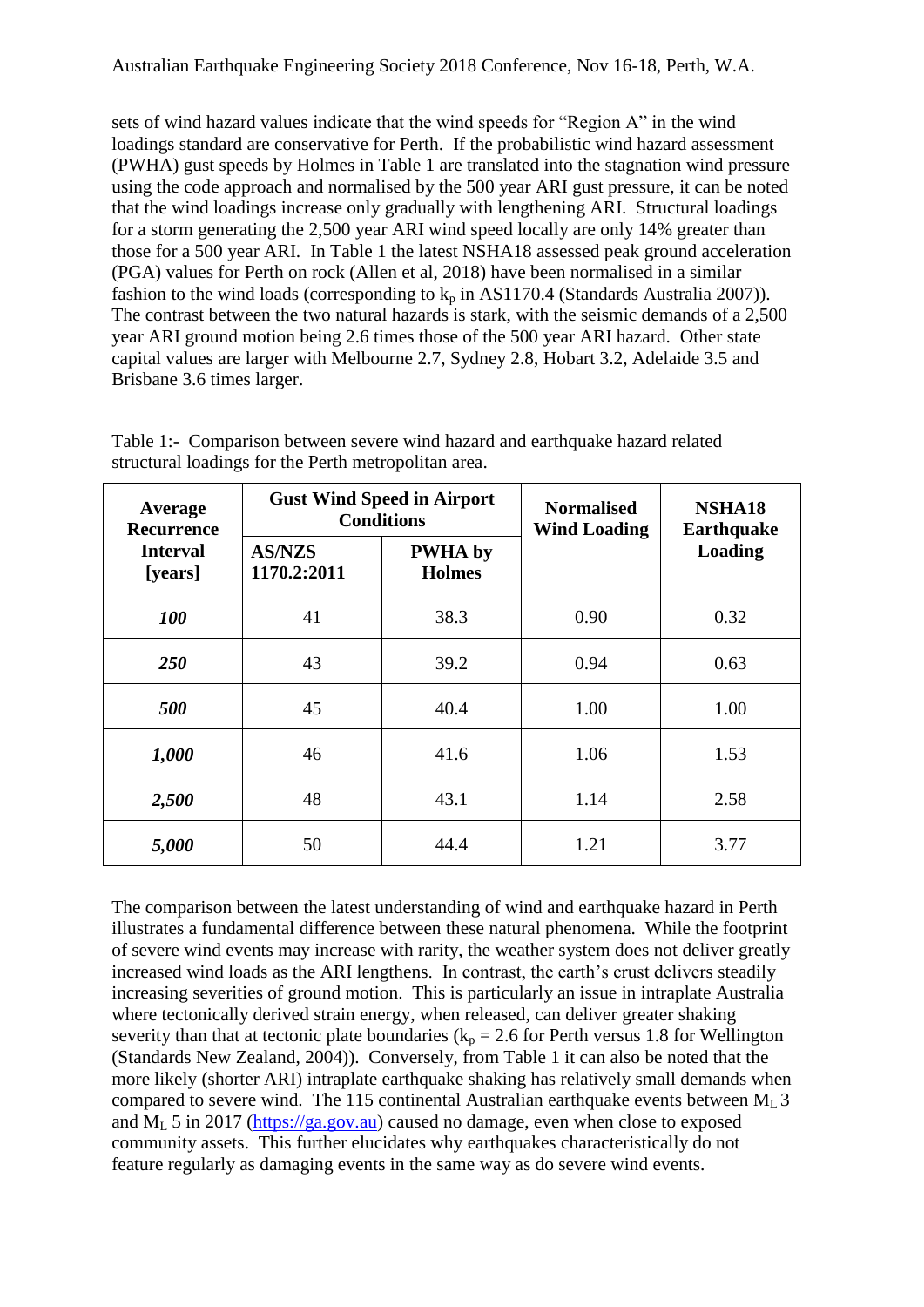Differences in design philosophy between severe and earthquake compound this further. The earthquake risk in terms of economic loss and community disruption is greater for earthquake as the design strategy generally entails the utilisation of degrees of ductile response with attendant building damage to protect life. This contrasts with the elastic design approach for severe wind where the structural system is designed to remain elastic for the ultimate limit state. This subtlety between the design approaches is not always appreciated by asset owners. Together, the differences in hazard characteristics and design approaches raise the question of how well the current focus on a single ARI hazard for earthquake design manages the community risk at longer ARIs?

# **3. THE ISSUE OF LEGACY**

The sporadic nature of damaging earthquakes in Australia has had a direct bearing on the recognition of earthquake hazard as a consideration in building design. An Australian design standard for earthquake loadings existed as far back 1979 (SAA) but it was essentially only used in the two States that had experienced significant damaging earthquakes prior to its release; Western Australia (WA) with the 1968 Meckering Earthquake, and South Australia (SA) with the 1954 Adelaide Earthquake (Griffith 1992). Furthermore, even in these two jurisdictions the standard was not widely used and with application largely limited to some public buildings. The Newcastle Earthquake of the 28<sup>th</sup> December 1989 was seminal in the context of this historical complacency. Clearly earthquakes could occur anywhere and needed to be considered in the structural design of buildings and other structures. The first nationally applied loadings standard was developed and implemented (Standards Australia, 1993) that has since been updated in 2007 and 2018 to improve its application in building design.

Similar regulatory development has taken place for other non-buildings elements of the built environment, though with some lag behind building regulations. This is illustrated with the design of bridge infrastructure in WA. In the last 53 years road bridge design procedures in WA have developed with a transition from working stress design to ultimate limit state. Earthquake hazard consideration also progressed, influenced by the 1968 Meckering Earthquake, from having specific earthquake hazard information in the Yilgarn only to eventually include the balance of WA. Most recently (Standards Australia, 2017), design standard development has attributed higher importance classes to many bridges and included displacement based seismic design options. Table 2 presents a summary of the six design documents used by the Department of Main Roads, WA, from 1965 to the present. While even the oldest regulations identified seismic hazard as a consideration, it was not routinely included in bridge design state-wide until the implementation of AS5100 in 2004 (Standards Australia). This pivotal year of 2004 for seismic design is also known to be the case for at least one other east coast state that has a similar range of seismic hazard across the jurisdiction to WA. While seismic considerations do not dominate for many bridge structures on stiffer sites with significant braking force considerations, as with buildings, other bridge structures do require seismic design.

The implication of the parallel histories of building and critical infrastructure design for earthquake as an environmental hazard is one of legacy. Early construction forms, with the exception of some uniquely Australian architectural types, have followed the building practices of the countries of our early migrants where the earthquake hazard is typically low. Typically critical infrastructure has lagged behind building regulation in its address of earthquake hazard with a present need for greater uptake of seismic design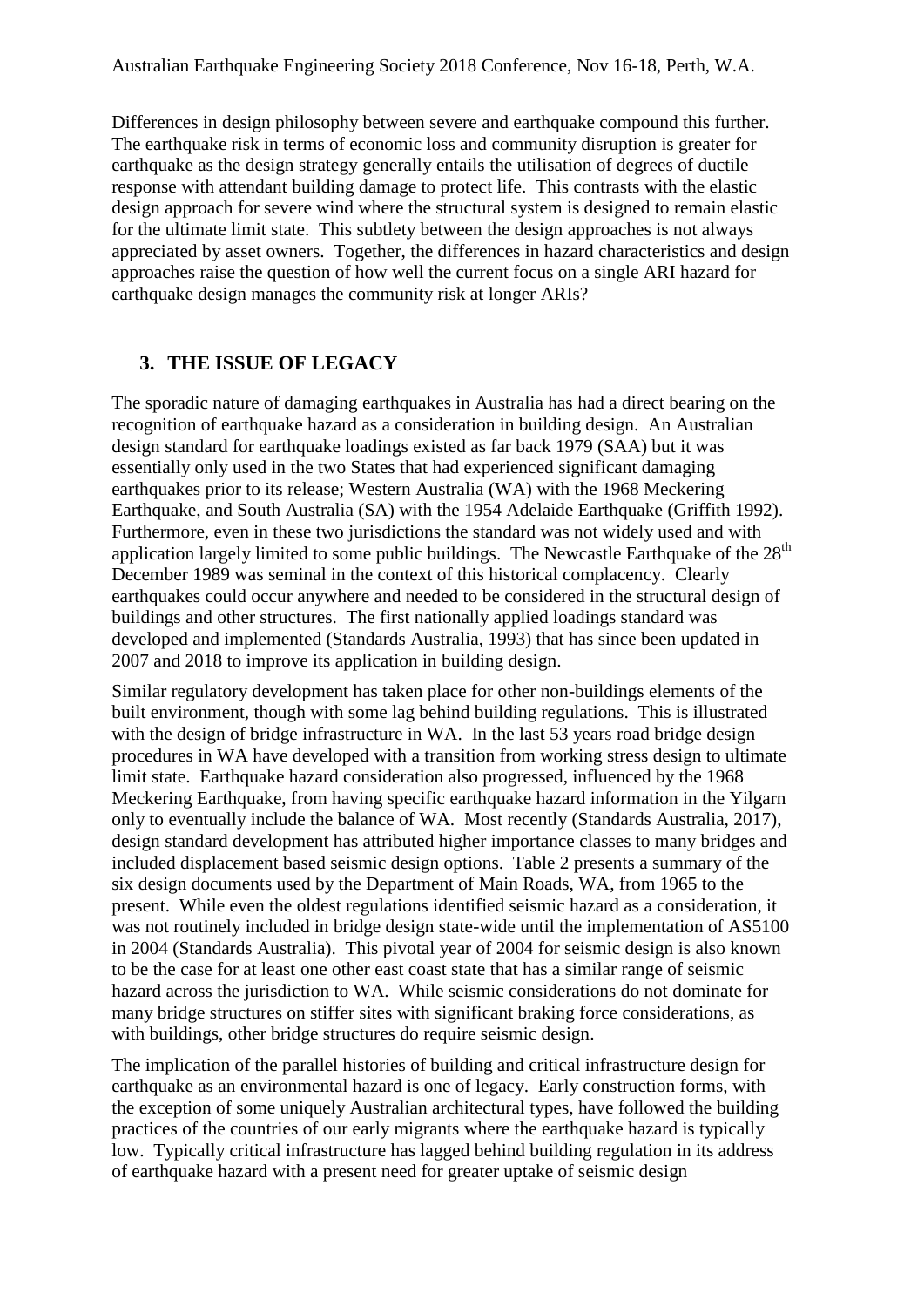considerations in other engineering disciplines such as electrical, mechanical and chemical engineering. The interplay between architects and structural engineers on achieving structural regularity and on the installation of non-structural elements also can be improved. In our communities today both buildings and critical infrastructure contain elements that are inherently vulnerable to ground shaking. These represent a vulnerable legacy that will contribute significantly to the consequences of rare but credible earthquakes in the future. These vulnerable elements need to be addressed if we are to be ready for the next big shake.

|                   |  | Table 2:- Western Australian bridge design regulation development and application to |
|-------------------|--|--------------------------------------------------------------------------------------|
| earthquake hazard |  |                                                                                      |

| <b>Design</b><br><b>Standard</b>                | <b>Effective</b><br><b>Period</b> | <b>Design</b><br><b>Approach</b>                                                                     | <b>Stated Seismic</b><br><b>Design</b><br><b>Application in</b><br><b>Standard</b>       | <b>Comments</b>                                                                                                                        |
|-------------------------------------------------|-----------------------------------|------------------------------------------------------------------------------------------------------|------------------------------------------------------------------------------------------|----------------------------------------------------------------------------------------------------------------------------------------|
| <b>NAASRA 1965</b><br>(NAASRA 1965)             | 1965 to 1969                      | <b>Working Stress</b><br>Design                                                                      | "in regions where<br>earthquakes of<br>significant intensity<br>may occur" $(Cl 2.23)$   | Seismic hazard<br>flagged but not<br>routinely<br>considered in<br>design                                                              |
| <b>NAASRA 1970</b><br>(NAASRA 1970)             | 1970 to 1975                      | <b>Working Stress</b><br>Design                                                                      | As per above                                                                             | As per above                                                                                                                           |
| <b>NAASRA 1976</b><br>(NAASRA 1976)             | 1976 to 1991                      | <b>Working Stress</b><br>Design                                                                      | Zones 1 and 2 (Cl<br>2.13.1 and Figure<br>2B.1)                                          | Specific hazard<br>information<br>provided for the<br>Yilgarn.                                                                         |
| <b>AustRoads</b><br>1992<br>(AUSTROADS<br>1992) | 1992 to 2004                      | <b>Ultimate Limit</b><br><b>State Design</b>                                                         | <b>Ultimate Limit State</b><br>design earthquake is<br>a 1:2000 AEP event<br>(Cl 2.13.3) | Later amended to<br>cross reference<br>hazard in AS<br>1170.4. Seismic<br>design not routinely<br>considered state-<br>wide in design. |
| AS 5100 2004<br>(Standards<br>Australia 2004)   | 2004 to 2016                      | <b>Ultimate Limit</b><br><b>State Design</b>                                                         | All bridges                                                                              | State-wide<br>application of<br>seismic design,<br>where controlling.                                                                  |
| AS 5100 2017<br>(Standards<br>Australia 2017)   | 2017 to present                   | <b>Ultimate Limit</b><br>State Design with<br>Displacement<br><b>Based Design</b><br>approach added. | All bridges                                                                              | Higher bridge<br>importance classes<br>assigned.                                                                                       |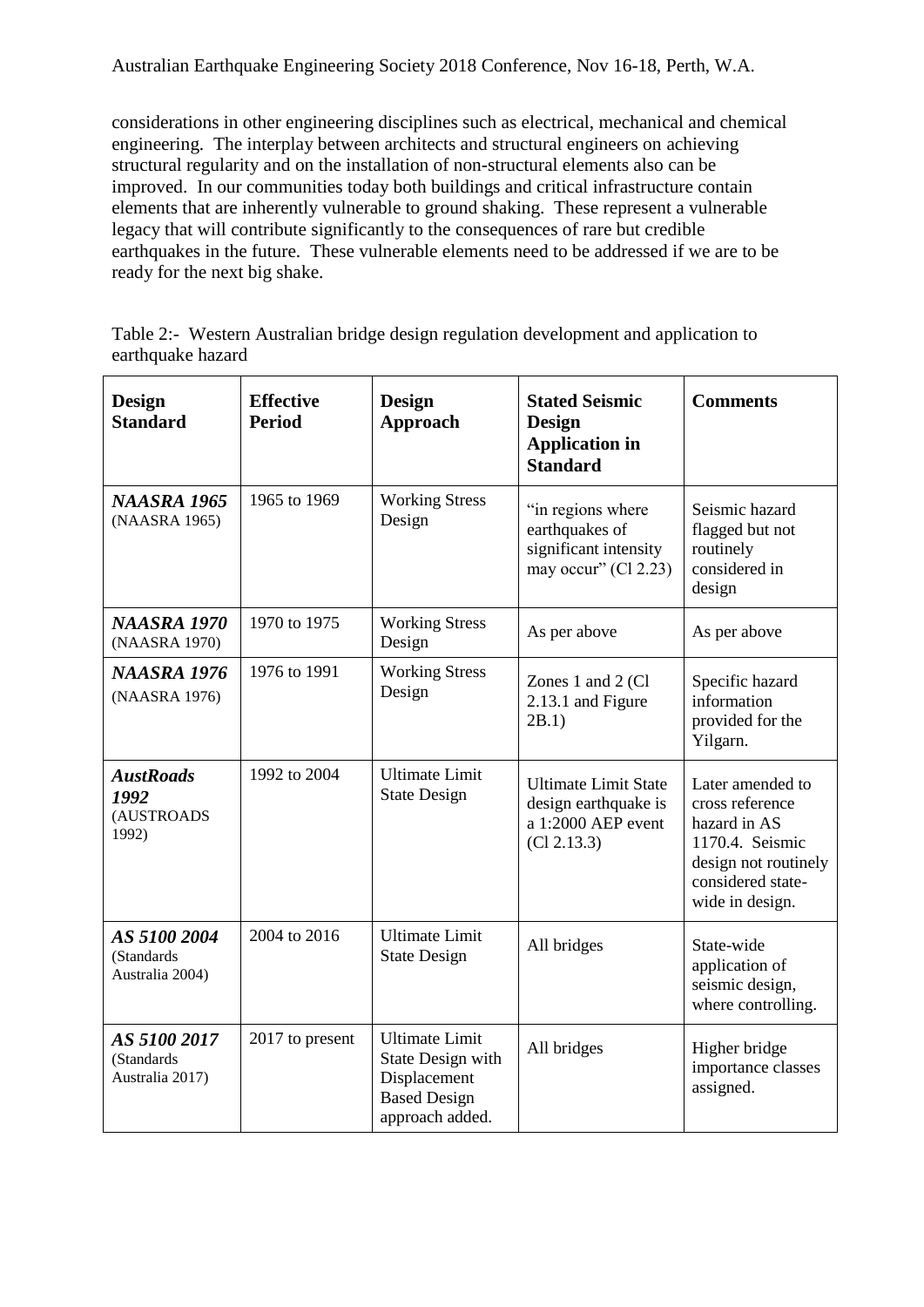# **4. ARRANGEMENTS FOR DEVELOPING INFORMATION ON CRITICAL INFRASTRUCTURE RISK AND MITIGATION**

Efforts are being made in Australia to understand and address seismic risk across several critical infrastructure sectors. Critical infrastructure, as the name implies, is a vital part of our built environment. It has been defined by the Australian Government as:-

*"those physical facilities, supply chains, information technologies and communication networks which, if destroyed, degraded or rendered unavailable for an extended period, would significantly impact on the social or economic wellbeing of the nation or affect Australia's ability to conduct national defence and ensure national security"* (Commonwealth of Australia, Department of Home Affairs, 2015).

While the performance of building assets has a more direct influence locally, the disruption of critical infrastructure by virtue of its systematic nature and interdependencies can have far reaching consequences. The failure of critical infrastructure in a rare earthquake event can have major impacts to communities and the economy as well as adding significantly to emergency management logistics.

### **Information Sharing Arrangements for Critical Infrastructure**

Developing an understanding of the vulnerabilities of critical infrastructure (CI) systems to natural hazards requires industry working with government and external domain specialists. This is particularly challenging where much national infrastructure sits in government owned but privately operated corporations or is fully privately owned. The need for broad collective effort on CI issues is recognised internationally and various information sharing arrangements have been established to facilitate collaborative efforts through public-private partnerships. Examples are:-

US - Office of Infrastructure Protection (IP): It's remit falls under the Department of Homeland Security. It "conducts and facilitates vulnerability and consequence assessments to help critical infrastructure owners and operators and State, local, tribal, and territorial partners understand and address risks to critical infrastructure" (Department of Homeland Security USA, 2015).

UK - Centre for the Protection of National Infrastructure (CPNI): The UK's CPNI has protective security as its primary focus. However, one of its key drivers is to assist in implementing the government's policy for enhancing 'Resilience of Infrastructure from Natural Disasters'. It has a leading role in the cross-sector Critical Infrastructure Resilience Programme (CIRP) (CPNI UK, 2015).

EU - European Network and Information Security Agency (ENISA 2011) presents advice for building and sustaining effective public, private partnerships (PPPs).

AUS - Trusted Information Sharing Network (TISN): The TISN is a multi-tiered, sector-based network of government and private operators of critical infrastructure assets and services. It acts as the mechanism for exchange of expertise between public and private sectors, and across sectors.

# **5. EIRAPSI PROJECT**

The project entitled "Earthquake Impact and Risk Assessment for Perth and Supporting Infrastructure" (EIRAPSI) is an Australian example of a collaboration between government, industry and research agencies. It is a two and a half year multi-partner project centred on the Perth Metro that is developing information, not only for the WA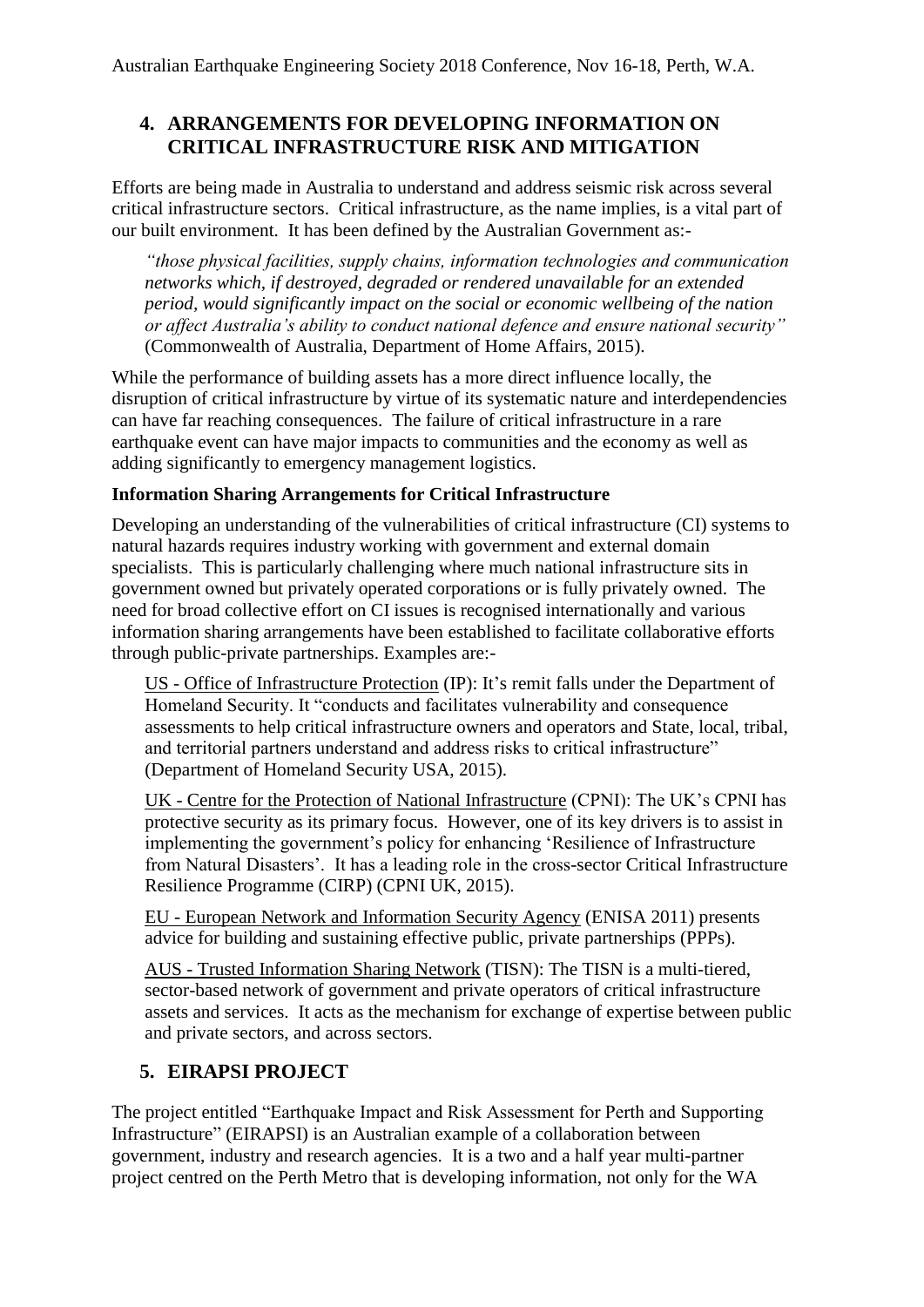government agencies responsible for response and recovery, but also for the managers of critical infrastructure in the transport, electricity and water sectors. The six project partners are:-

| <b>Department of Fire and</b><br><b>Emergency Services</b> | Lead WA Government agency and coordinator of the project.                                                              |
|------------------------------------------------------------|------------------------------------------------------------------------------------------------------------------------|
| Geoscience Australia                                       | Technical leader providing risk modelling, infrastructure<br>facility vulnerability assessment and project management. |
| <b>Global Earthquake</b><br><b>Model Foundation</b>        | Science partner providing vulnerability and infrastructure<br>network modelling support.                               |
| <b>WA</b> Department of<br><b>Main Roads</b>               | Industry partner and collaborator providing transport sector<br>data, information and expertise.                       |
| <b>Western Power, WA</b>                                   | Industry partner and collaborator providing electricity sector<br>data, information and expertise.                     |
| <b>Water Corporation, WA</b>                               | Industry partner and collaborator providing water sector data,<br>information and expertise.                           |

While the project is not being undertaken under the Australian TISN described above, the overarching project agreements (four in total) capture mutually agreed principles that are common to the aforementioned information sharing arrangements, including:-

Any confidential information contributed to the project by any party must be kept confidential and not disclosed.

Outputs derived using a combination of confidential and non-confidential data will be treated as confidential information, unless it is reviewed by the concerned parties and written approval is provided stating such outputs can be put in the public domain.

The obligations of confidentiality imposed on a party will survive termination of the collaboration agreement.

All parties agree to treat as confidential any information received from project partners marked as confidential, and will not publish or disseminate such information without written approval from the partners concerned.

Analytical methods and software modelling tools and techniques, data model and typologies developed in the course of the project can be made available through open source and open data licenses.

The project is co-funded by the Global Earthquake Model Foundation (GEM) in Pavia, Italy, and Geoscience Australia. GEM is a non-profit research organisation which was incorporated in March 2009 and presently has 15 Public, 8 Private and 10 Associate Partners. GA is one of the public partners through which the Australian Government provides funds to GEM and, as in the EIRAPSI Project, can collaborate on projects of mutual interest.

Importantly, the role of the industry partners in this project has been an active one. Fundamentally, they are the experts on the operation of their assets and systems. As well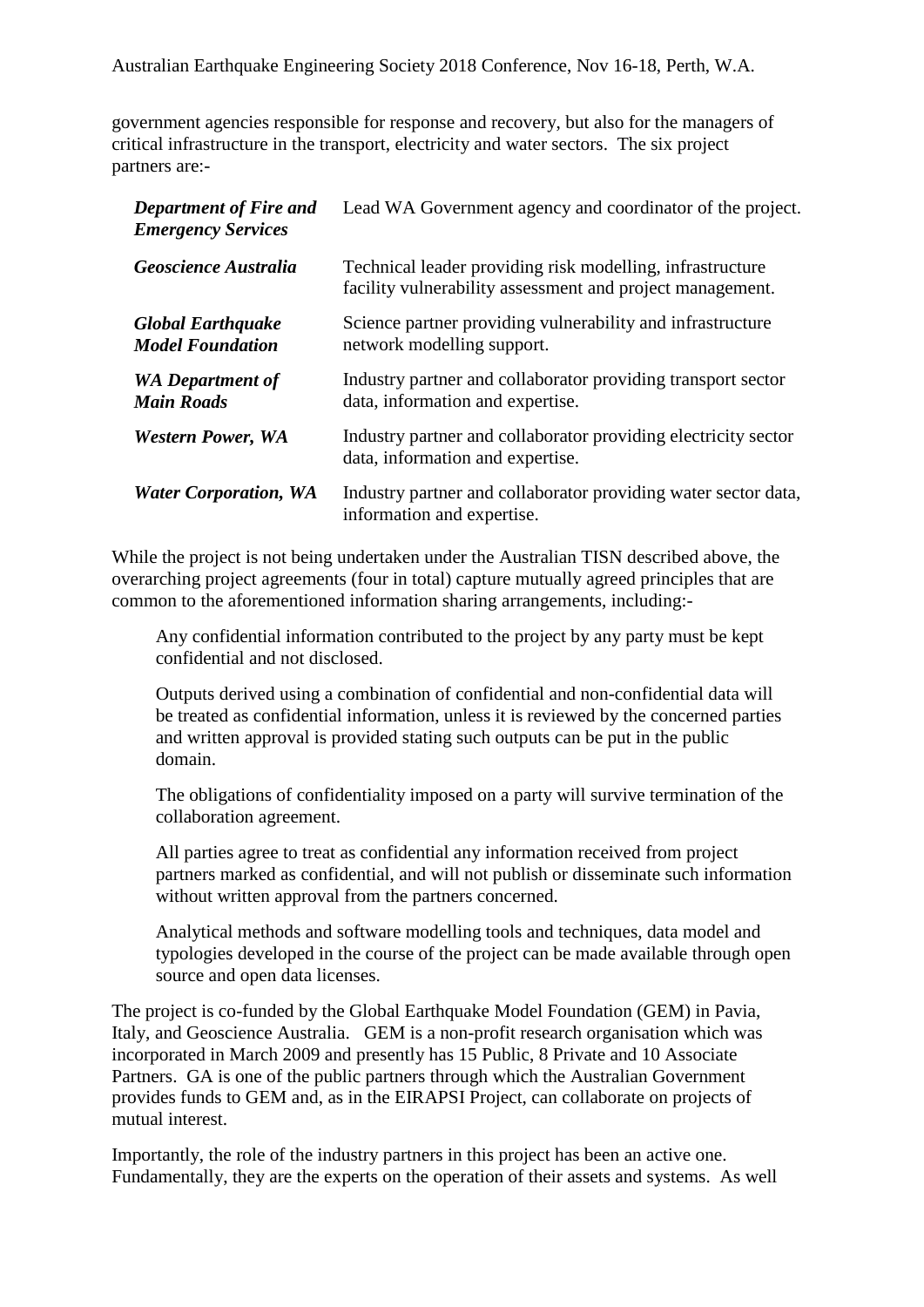as providing fundamental data, information and enabling facility inspections, the partners have provided access to their domain specialists to review and validate the research as it develops. Projects like EIRAPSI enable the bringing together of broader expertise along the full value chain of earthquake risk science which aids in a broader understanding of earthquake hazard, community exposure, vulnerability and risk mitigation. The aim is the development of trusted information that could not be developed by government or industry alone on credible earthquake impacts beyond present experience.

### **Scope**

The broad project scope is summarised in Table 3 below.

| <b>Industry Sector</b>      | <b>Metric Category</b>            | <b>Metric Component or Asset Type</b>                                |  |  |
|-----------------------------|-----------------------------------|----------------------------------------------------------------------|--|--|
| <b>Emergency Management</b> | Vulnerability                     | Building damage, including those housing<br>post disaster functions. |  |  |
|                             |                                   | Damaged building triage logistics.                                   |  |  |
|                             |                                   | Persons rendered homeless.                                           |  |  |
|                             | Casualties                        | Death and injuries                                                   |  |  |
|                             |                                   | Urban and Search and Rescue Logistics                                |  |  |
|                             | Socio-economic                    | Community resilience and recovery needs                              |  |  |
| <b>Transport</b>            | Vulnerability and                 | <b>Bridges</b>                                                       |  |  |
|                             | Mitigation                        | <b>Tunnels</b>                                                       |  |  |
| Electricity                 | Transmission/Sub-<br>transmission | Terminal and switching                                               |  |  |
|                             | Distribution                      | Zone substations                                                     |  |  |
| Water                       | <b>Potable Treatment</b>          | Facilities                                                           |  |  |
|                             | Transmission<br>Pumping           | Pumping stations                                                     |  |  |
| All                         | <i>Interdependencies</i>          | Cross sector                                                         |  |  |

Table 3:- Information development scope of the Earthquake Impact and Risk Assessment for Perth and Supporting Infrastructure (EIRAPSI) Project.

### **Hazard**

The original scope for EIRAPSI comprised six scenarios. These events were scaled to generate bedrock shaking levels that matched three hazard likelihoods in two locations of interest as determined at a workshop with project partners convened on the  $27<sup>th</sup>$  April 2017. The first epicenter was close to the Western Australian Cricket Association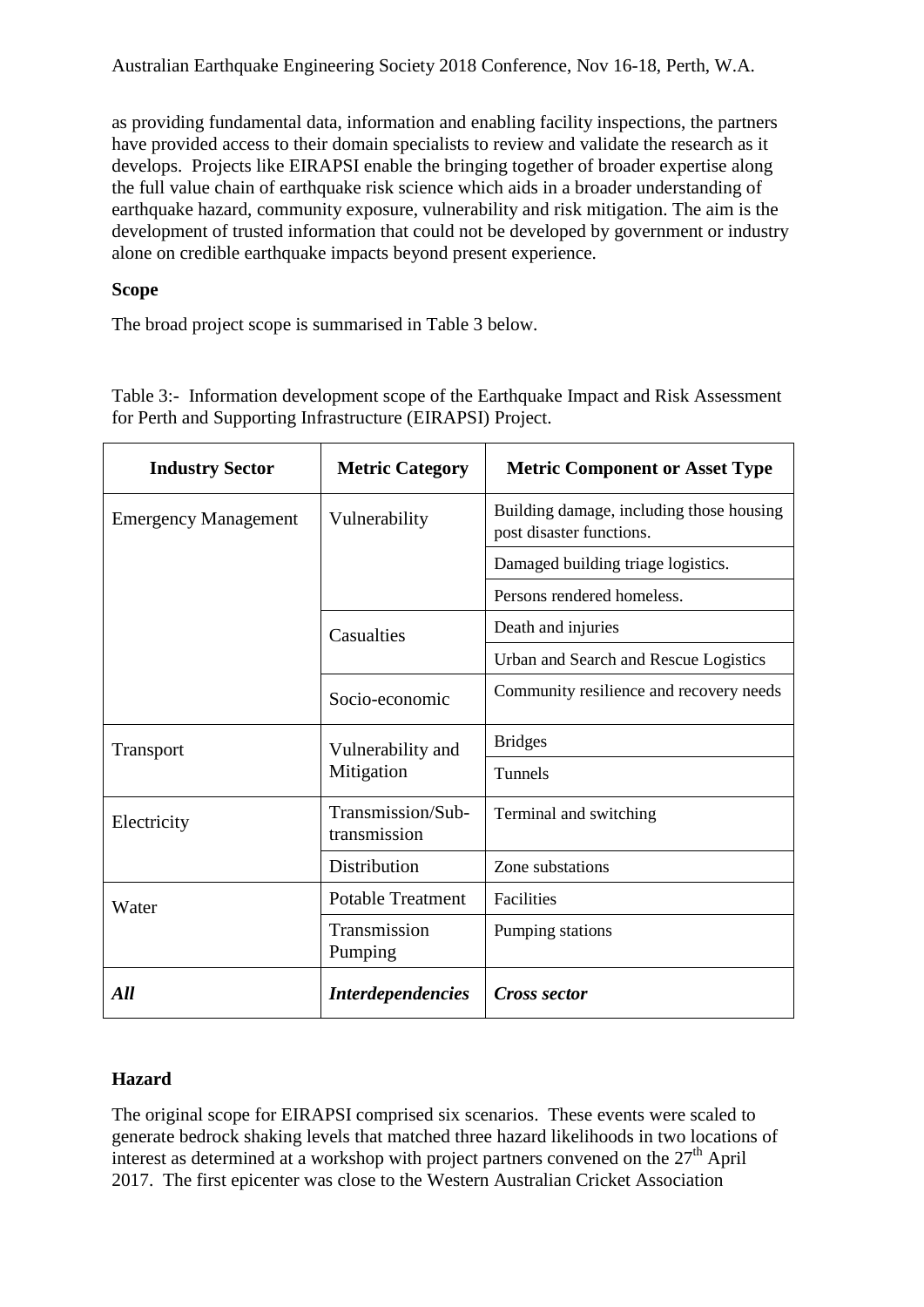(WACA) stadium at the eastern end of the Perth central business district, and the second was close to the community of Mundaring east of the Darling fault. Selected focal depths for the earthquake events were consistent with the regional geology. Events beneath the Perth Metro were necessarily deep to be below the sedimentary basin. Events at the second location east of the Darling Fault included a shallow event as the cratonic rocks could support a large shallow earthquake. The target bedrock hazard was the 2012 bedrock hazard developed by Geoscience Australia (Burbidge 2012) with later refinement to be made once the updated 2018 hazard assessment by Geoscience Australia is available (Allen et al, 2018). The scenario events that matched the 2012 hazard assessment are summarized in Table 4.

| <b>Location</b>                 | Average<br>Recurrence<br><b>Interval</b><br>[years] | <b>Target PGA</b><br>[g] | <b>Moment</b><br><b>Magnitude</b><br>$\mathbf{M}_{\mathbf{w}}$ | <b>Focal Depth</b><br>[km] |  |
|---------------------------------|-----------------------------------------------------|--------------------------|----------------------------------------------------------------|----------------------------|--|
| Western Australian              | 500                                                 | 0.045                    | 4.2                                                            | 25.0                       |  |
| <b>Cricket Association</b>      | 1,000                                               | 0.080                    | 4.5                                                            | 20.0                       |  |
| <b>Stadium</b><br>(The $WACA$ ) | 2,500                                               | 0.135                    | 5.0                                                            | 16.0                       |  |
|                                 | 5,000                                               | 0.200                    | 5.4                                                            | 15.0                       |  |
| <b>Mundaring Weir</b>           | 500                                                 | 0.060                    | 4.2                                                            | 15.0                       |  |
|                                 | 1,000                                               | 0.100                    | 4.5                                                            | 10.0                       |  |
|                                 | 2,500                                               | 0.175                    | 5.0                                                            | 8.0                        |  |

Table 4:- Earthquake scenario events matched to Geoscience Australia 2012 assessment of bedrock hazard (Burbidge et al).

Simulated bedrock ground motions corresponded with NEHRP Class B site conditions (Building Seismic Safety Council, 2004) and so were modified for the effects of regolith response. The process utilised the national classification of Australian regolith undertaken by Geoscience Australia which has been recently updated (McPherson 2017). The classification was undertaken using best available surface geology maps developed in each jurisdiction and mapped the surface soil types to the appropriate NEHRP class. In the figure the portion of this mapping in the Perth region is presented in Figure 1. The sediments of the coastal plain beneath Perth contrast with the stiff rock site conditions east of the Darling Fault.

Partway through the project an additional and rarer scenario event was added at the WACA location. This matched the 5,000 year ARI bedrock hazard and was developed to provide support to the then forthcoming *2018 East Asia Summit : International Disaster Assistance Workshop* (hosted in Perth from the 8 to 10 May, 2018). The simulated ground shaking severity in terms of Modified Mercalli Intensity on bedrock for this scenario is presented in Figure 2 and the corresponding surface shaking modified for regolith response in Figure 3. The region of strong shaking beneath the centre of Perth is very extensive and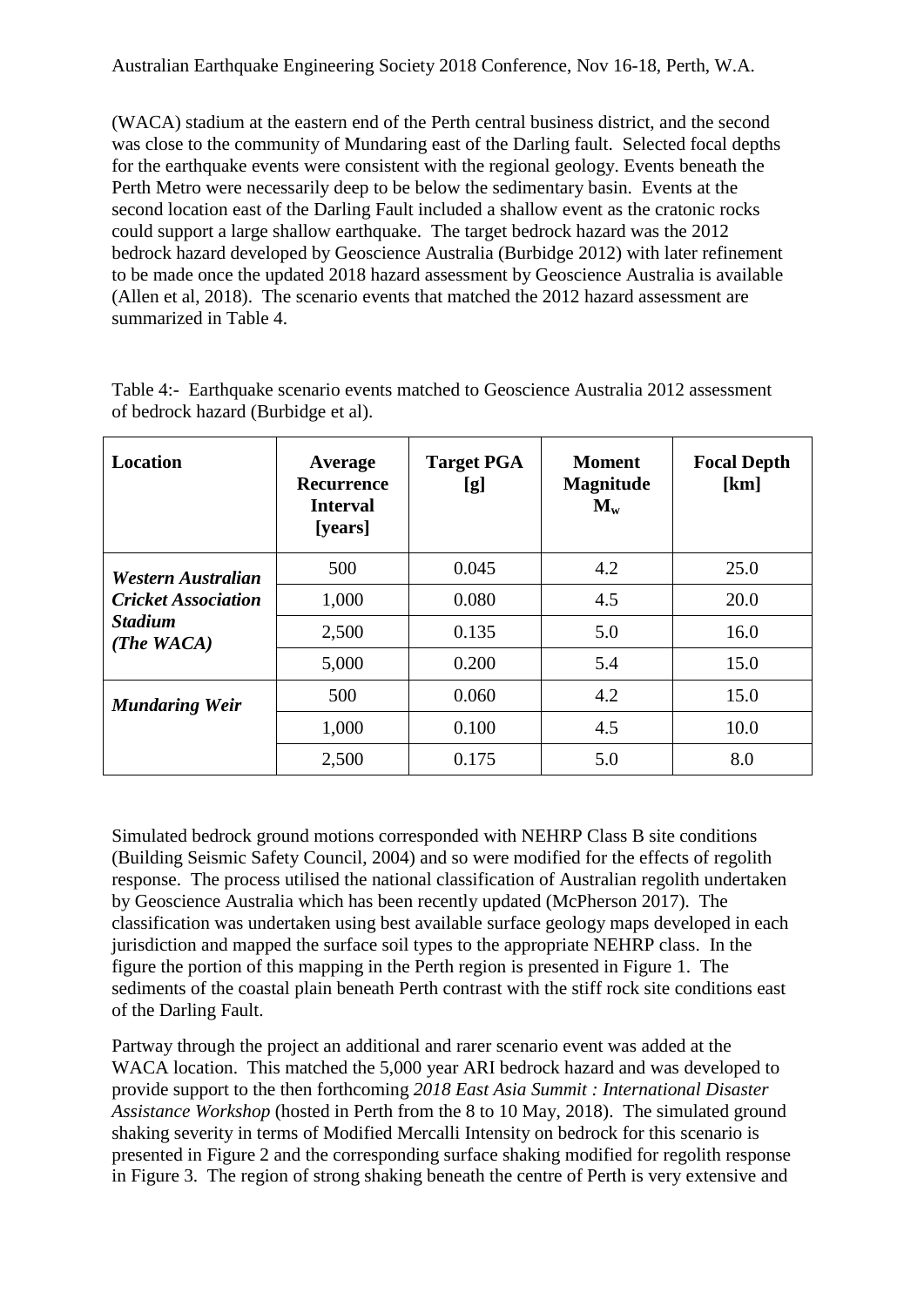influenced by the soft alluvial deposits of the Swan and Canning Rivers. The physical consequences of this ASEAN scenario are discussed later.



Figure 1:- Mapping of surface geology to NEHRP site response classes using surface geology by McPherson (2017)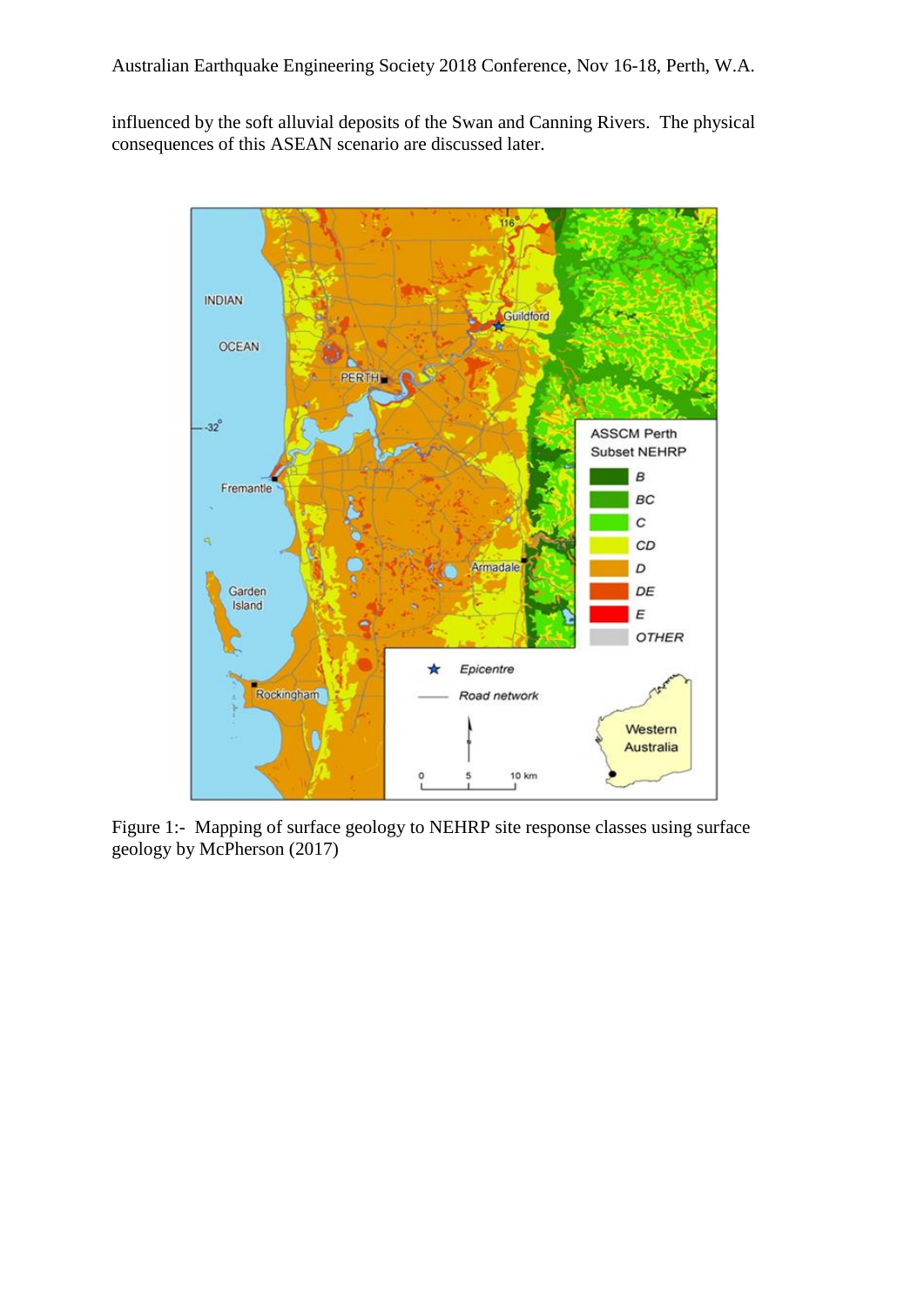

Figure 2:- Modelled severity of earthquake shaking on rock in terms of the Modified Mercalli Intensity for the 5,000yr ARI hazard matched event centred on the eastern end of the Perth central business district.



Figure 3:- Modelled severity of earthquake shaking on surface soil in terms of the Modified Mercalli Intensity for the 5,000yr ARI hazard matched event centred on the eastern end of the Perth central business district. The simulation of the event predicts extensive areas of the central city experiencing MMI 7.5+ severity shaking.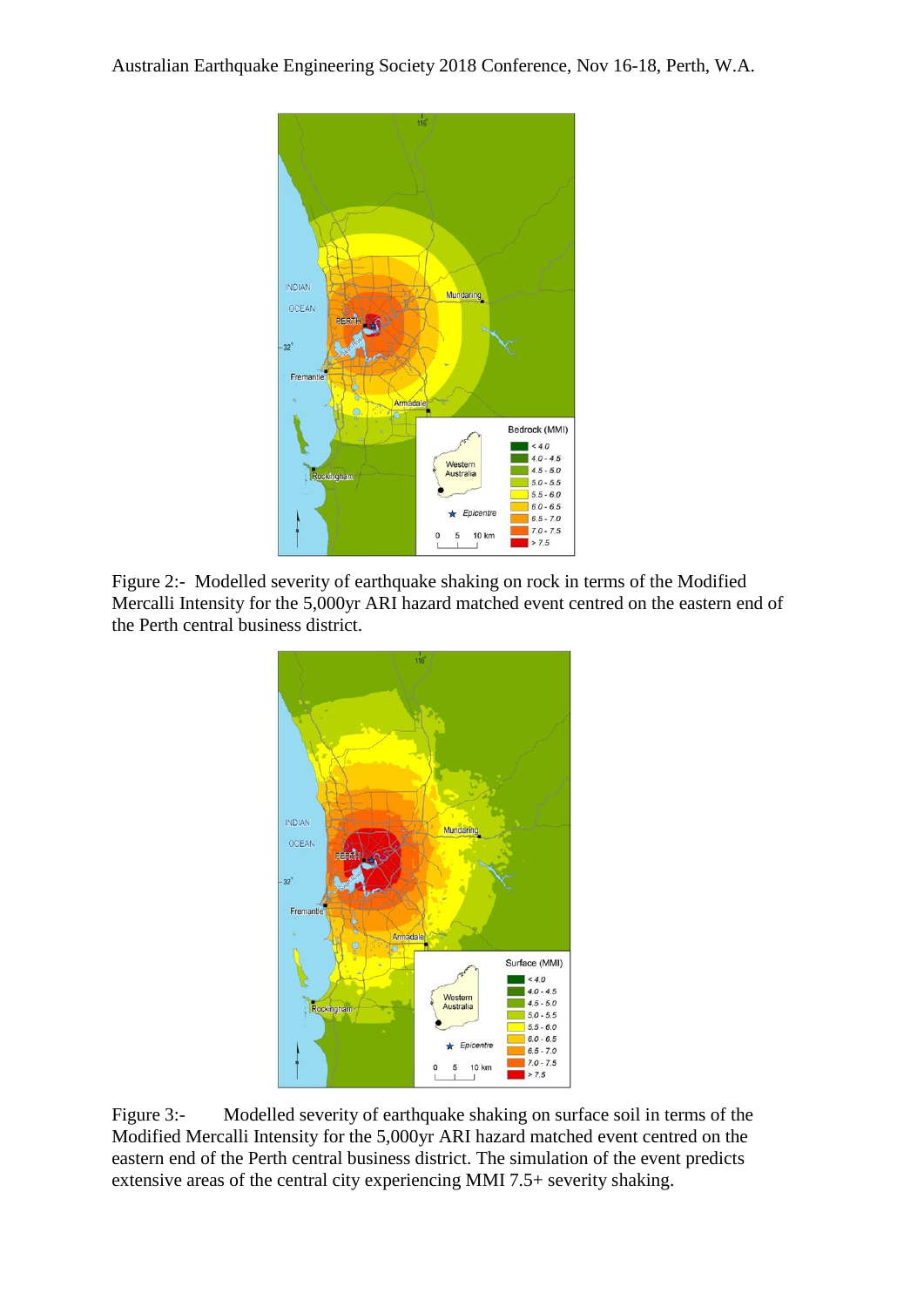The scenario events are presently being refined to match the latest bedrock hazard assessed in the NSHA18 probabilistic seismic hazard assessment (Allen et al, 2018) by Geoscience Australia.

### **Exposure**

The project utilised the National Exposure Information System (NEXIS) developed by Geoscience Australia as the basic definition of Perth community exposure. NEXIS provides nationally consistent building, demographic, business and some CI information through the integration of information and data maintained by other custodians. It also includes information captured by Geoscience Australia through post disaster and exposure survey work linked to other projects. The information is at building level and can be accessed online from the GA website at an aggregated level with user defined geographic boundaries and theme selections through the Australian Exposure Information Platform (https://www.info.aeip.ga.gov.au/).

The specific WA government residential building information recently integrated into NEXIS significantly improved the definition of residential building construction as to age, wall type and roof type. The building stock data also highlights an interesting feature of WA residential building construction which contrasts with that of the eastern states. Unreinforced masonry is the preferred form of construction with 84% of the WA residential building stock being of this form. While eastern states experienced a shift to brick veneer construction from the 1960's onwards, WA experienced the opposite trend. During the 1980s and 1990s over 90% of new homes built in WA were unreinforced masonry as seen in Table 5. Contemporary unreinforced masonry, while of improved materials and robustness when compared to older masonry construction, is more readily damaged in earthquake shaking as highlighted by analyses of damage loss from the Newcastle and Kalgoorlie Earthquakes (Maqsood et al, 2014). This exposure related earthquake vulnerability factor was included in the scenario modelling.

The NEXIS derived exposure information was further augmented with specific attributes for buildings poorly defined or of particular interest to emergency services through the following:

- Desktop survey of 599 multi-storey apartment buildings.
- Desktop survey of 340 hospital buildings across 29 campuses.
- Inclusion of 7,410 school buildings across 663 campuses by means of a sample desktop survey of 2,035 buildings in the epicentral regions of the scenarios and subsequent statistical attribution across the balance of Perth.
- Desktop survey of 64 emergency services buildings.
- Inclusion of detailed information for 745 buildings field surveyed in the Perth central business district by Geoscience Australia for the Australian Reinsurance Pool Corporation.
- The inclusion of specific information for 461 road bridges and 1 road tunnel as provided by the WA Department of Main Roads.
- Detailed information on key electricity and water sector facilities provided by Western Power WA and Water Corporation WA.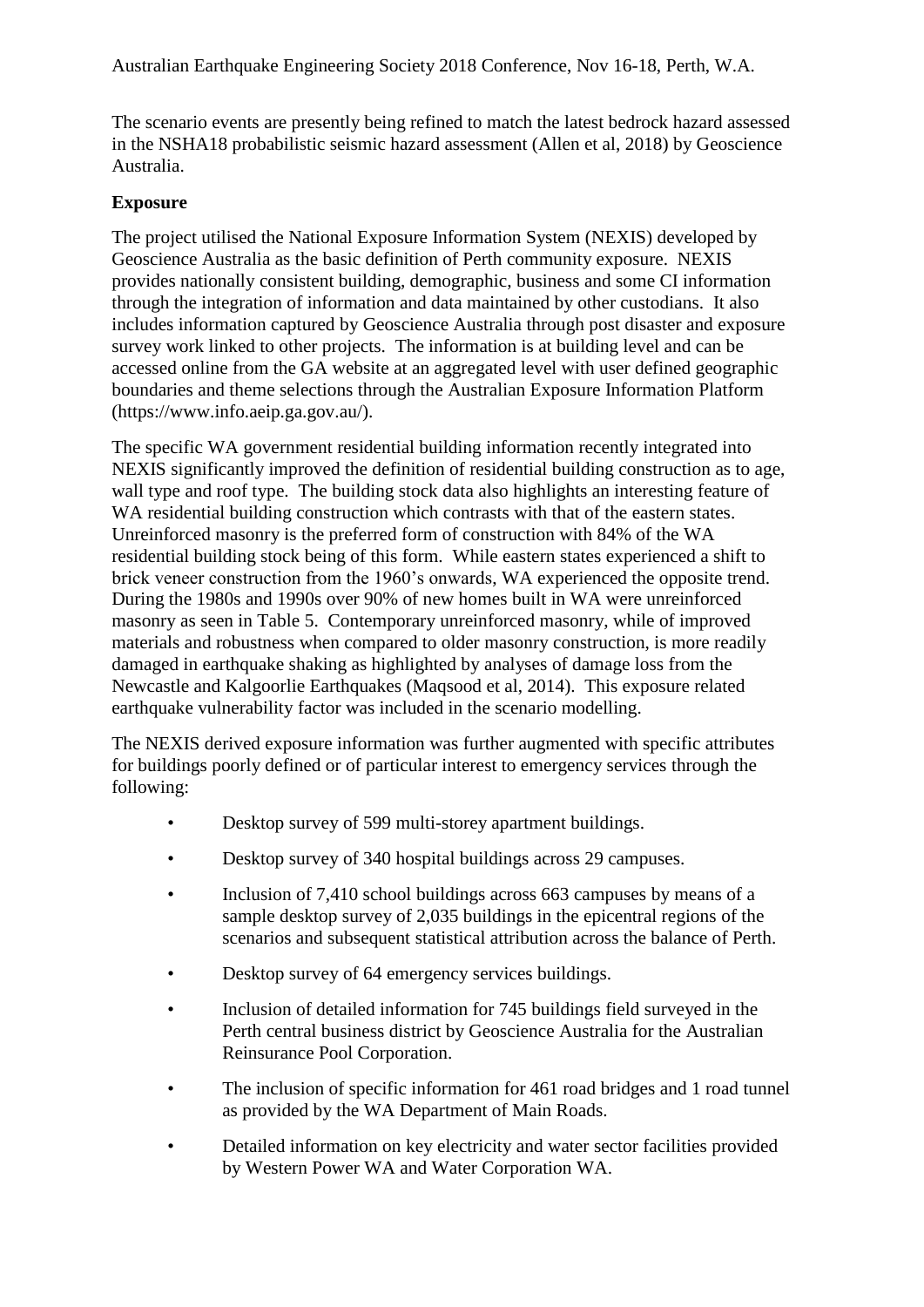The resultant exposure database is the most robust that Geoscience Australia has used for a city level study to date and has enabled a detailed mapping of vulnerability models.

| <b>Period Built</b> | <b>Number of WA</b><br><b>Residential</b> | <b>Percentage that have Unreinforced</b><br><b>Masonry Walls</b> |                                       |  |
|---------------------|-------------------------------------------|------------------------------------------------------------------|---------------------------------------|--|
|                     | <b>Buildings</b>                          | <b>Narrow Age Bands</b>                                          | <b>Broad Age</b><br><b>Categories</b> |  |
| 1788-1839           | 3                                         | 57.8                                                             | 57.8                                  |  |
| 1840-1890           | 139                                       | 77.7                                                             |                                       |  |
| 1891-1913           | 5,343                                     | 58.2                                                             |                                       |  |
| 1914-1946           | 40,799                                    | 57.7                                                             |                                       |  |
| 1947-1951           | 15,203                                    | 48.3                                                             | 75.5                                  |  |
| 1952-1961           | 36,593                                    | 53.0                                                             |                                       |  |
| 1962-1971           | 91,928                                    | 73.3                                                             |                                       |  |
| 1972-1981           | 145,843                                   | 85.4                                                             |                                       |  |
| 1982-1991           | 149,365                                   | 91.1                                                             | 90.1                                  |  |
| 1992-2001           | 165,622                                   | 91.2                                                             |                                       |  |
| 2002-2011           | 194,596                                   | 90.5                                                             |                                       |  |
| 2012-2016           | 43,220                                    | 87.8                                                             |                                       |  |
| <b>Total</b>        | 859,680                                   | 84.0                                                             | 84.0                                  |  |

Table 5:- Percentage unreinforced masonry wall construction in the Western Australian residential building stock by building age category.

### **Vulnerability**

On the basis of available NEXIS information, a total for 31 building types covering three building usages have been identified and subdivided into two age related vulnerability classes. Earthquake vulnerability models (18 in total) were mapped to these with a one to many mapping in many cases. Four of the vulnerability models were empirically derived from Australian earthquake damage data (Maqsood et al, 2016) and the rest were based on US models (FEMA 2003) with some heuristic adjustments.

For bridge vulnerability, selections from a suite of 28 US bridge vulnerability models (FEMA 2003) were utilised in a mapping to the Perth bridge stock. This mapping was subsequently refined through a bridge sector specialist workshop on the  $31<sup>st</sup>$  August 2018. A similar mapping of US vulnerability models was undertaken for the 76 electricity substations in the greater Perth area.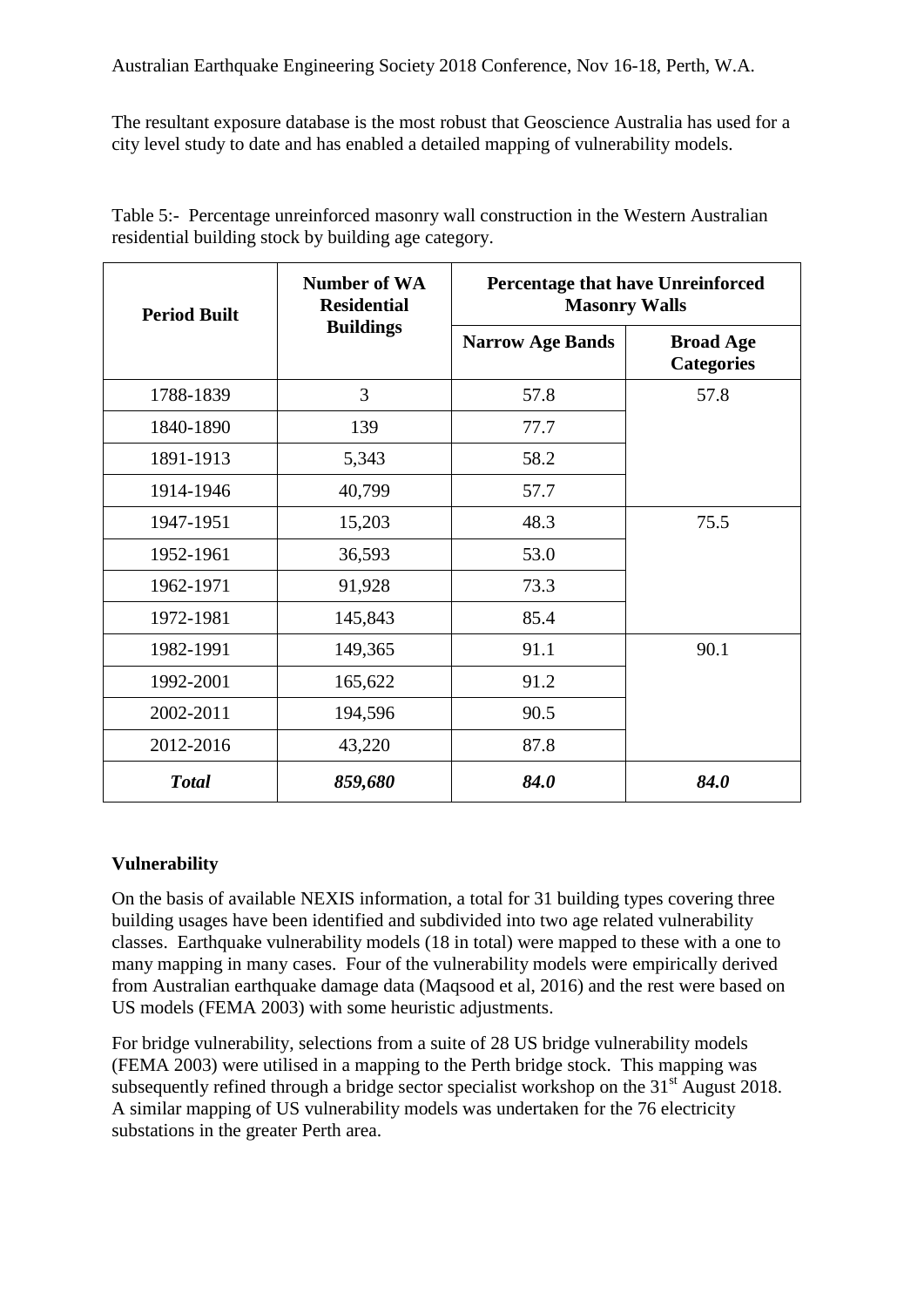For selected key electricity and water sector facilities, specific vulnerability models are being developed and used to assess current vulnerability and mitigation opportunities. These models are being developed using an application called System for Infrastructure Facility Resilience Analysis (SIFRA) as described later in this paper.

#### **Impact and Risk Assessment**

Quantitative impact and risk assessment requires the integration of the elements of hazard, asset exposure and vulnerability (or susceptibility). The approach used by the project team corresponds with the convolution of these elements routinely used actuarially in the financial sector, though with a broader range of impact and risk metrics for this project. The integration tool was *OpenQuake*, a freely available earthquake impact and risk assessment software developed by GEM (Silva et al, 2014). In this project GA is using *OpenQuake* for the first time for impact and risk assessment, in place of the corresponding tool GA developed previously for this work, EQRM (Robinson et al, 2003).

| <b>Impact</b>                            | <b>Mundaring Weir</b><br><b>Scenarios</b> |                | <b>WACA Perth CBD Scenarios</b> |                          |                |         |         |
|------------------------------------------|-------------------------------------------|----------------|---------------------------------|--------------------------|----------------|---------|---------|
| <b>ARI</b>                               | 500yr                                     | 1,000yr        | 2,500yr                         | 500yr                    | 1,000yr        | 2,500yr | 5,000yr |
| <b>Damaged</b><br><b>Buildings</b>       | 34,000                                    | 83,000         | 185,000                         | 114,000                  | 186,000        | 331,000 | 493,000 |
| <b>Building</b><br><b>Triage</b>         | 17,000                                    | 42,000         | 98,000                          | 59,000                   | 100,000        | 199,000 | 347,000 |
| <b>Uninhabitable</b><br><b>Buildings</b> | 140                                       | 900            | 6,400                           | 2,900                    | 8,500          | 41,000  | 122,500 |
| <b>Homeless</b><br>Population            | 400                                       | 2,500          | 28,100                          | 8,100                    | 23,800         | 114,700 | 345,600 |
| <b>Slightly</b><br><b>Injured</b>        | 60                                        | 150            | 360                             | 220                      | 410            | 1200    | 4,050   |
| <b>Moderately</b><br><b>Injured</b>      | 5                                         | 20             | 120                             | 60                       | 170            | 800     | 2,520   |
| <b>Severely</b><br><b>Injured</b>        | $\overline{\phantom{0}}$                  | $\overline{a}$ | $\overline{a}$                  | $\overline{\phantom{a}}$ | $\overline{a}$ | 5       | 75      |
| <b>Dead</b>                              |                                           |                |                                 |                          |                | 10      | 140     |

Table 6:- Impact metrics for the four WACA centred earthquake scenario events and three events centred on Mundaring.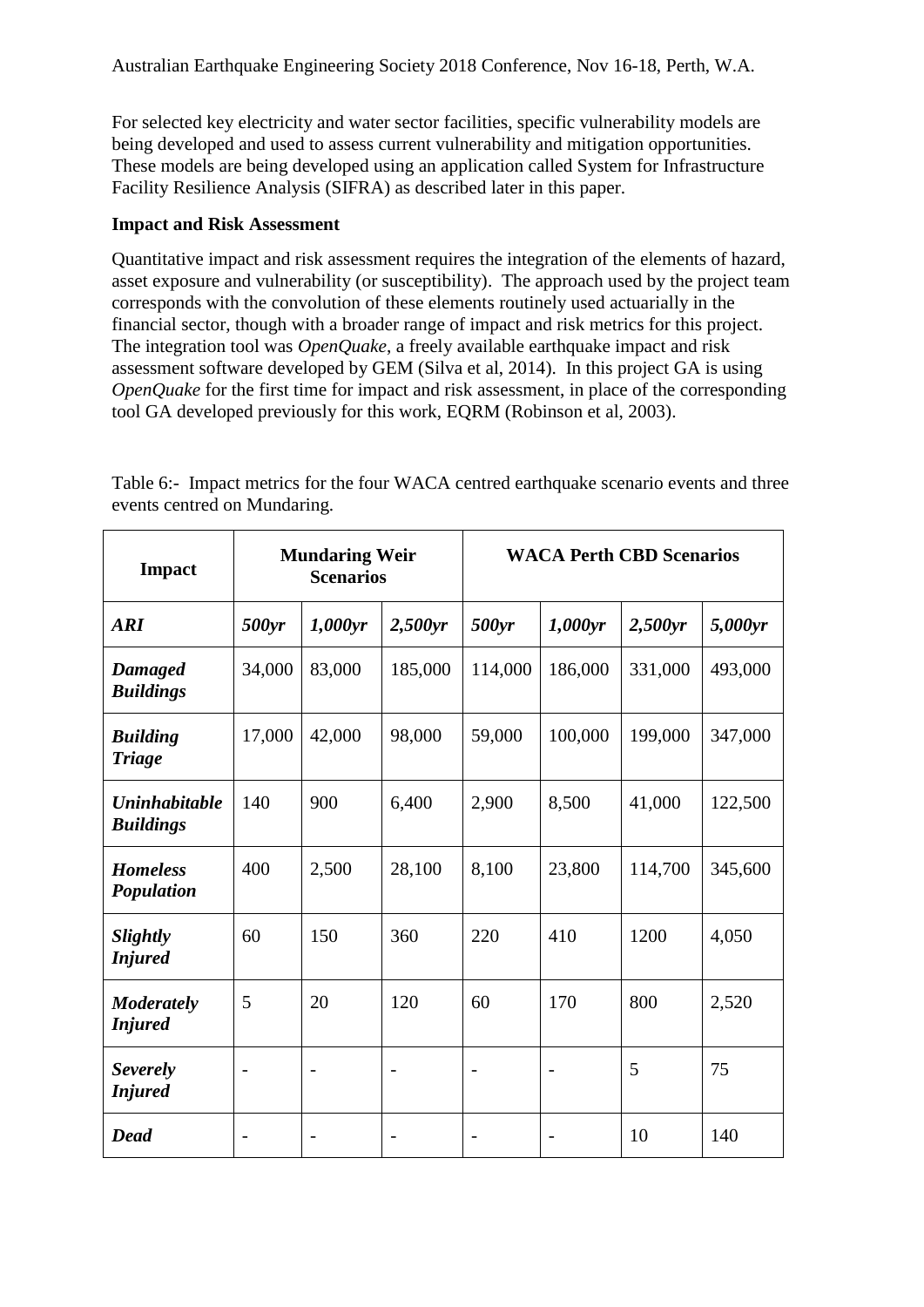The key impact metrics developed for the three Mundaring centred and four WACA centred earthquake scenarios are summarized in Table 6. Other impacts were also simulated but not presented here which included infrastructure and urban search and rescue logistics. It can be noted that exposure has a clear influence. The respective ground motion hazards are similar for each location but the WACA consequences at each ARI are several times larger than those for Mundaring Weir due to the greater exposure in central Perth. Secondly, it can be clearly seen that the severity of the impacts increase significantly with the stepwise increase in the ARI. This is a direct reflection of the nature of this geological hazard which increases steadily with increasing rarity, as contrasted with severe wind earlier. Finally, it can be noted that the 5,000 year ARI logistics are overwhelming with most buildings in the Perth Metro damaged, an enormous triaging exercise required and 350,000 people requiring temporary housing.

# **6. ASEAN SUMMIT ON INTERNATIONAL DISASTER ASSISTANCE**

Australia is a strategic partner of the 10 member community of the Association of Southeast Asian Nations (ASEAN). Arrangements exist for these nations to assist one another when a major natural disaster occurs that exceeds the capacity of the impacted nation to manage. While Australia is able to draw upon its resources to assist in the region, there is the reciprocal situation in which Australia may be faced with such a catastrophic event that it needs ASEAN neighbours to quickly assist in key capability areas. The arrangements for this eventuality were the subject of a summit convened in Perth from the  $8<sup>th</sup>$  to the 10<sup>th</sup> of May this year as an initiative between the Australian and Indonesian governments. An earthquake event beneath Perth occurring in concert with heatwaves and bushfires in the south eastern states and a threatening tropical cyclone off the Queensland coast was chosen as a backdrop for this summit.

In support of the ASEAN summit, the original six scenario scope for EIRAPSI was augmented with a fourth earthquake event centred on the Perth CBD. As can be seen from Table 6, and as characteristic of earthquakes in intraplate Australia, the 5,000yr ARI event provided overwhelming consequences for Australian emergency management in the context of other emergency management demands elsewhere in the country. This EIRAPSI component provided an evidence based reference against which Australian needs were assessed in the context of existing arrangements. The result will be improved ASEAN support arrangements so Australia can be ready for a catastrophic disaster, including a large earthquake.

### **7. SIFRA**

Critical infrastructure facilities are complex and incorporate a range of discrete components that must work together in concert to deliver services. The components often have varying vulnerabilities to earthquake ground motion, differ in criticality to the service delivery, have variable costs to repair and can have greatly varying timeframes for restoration. Some of the most vulnerable components can be legacy elements originally built as part of a much smaller facility that was subsequently enlarged to what exists presently. Furthermore, the geographic spread of key components in some facilities can mean that each component does not each experience the same ground motion in a given earthquake event as epicentral distances and soil classes may differ. Some earthquake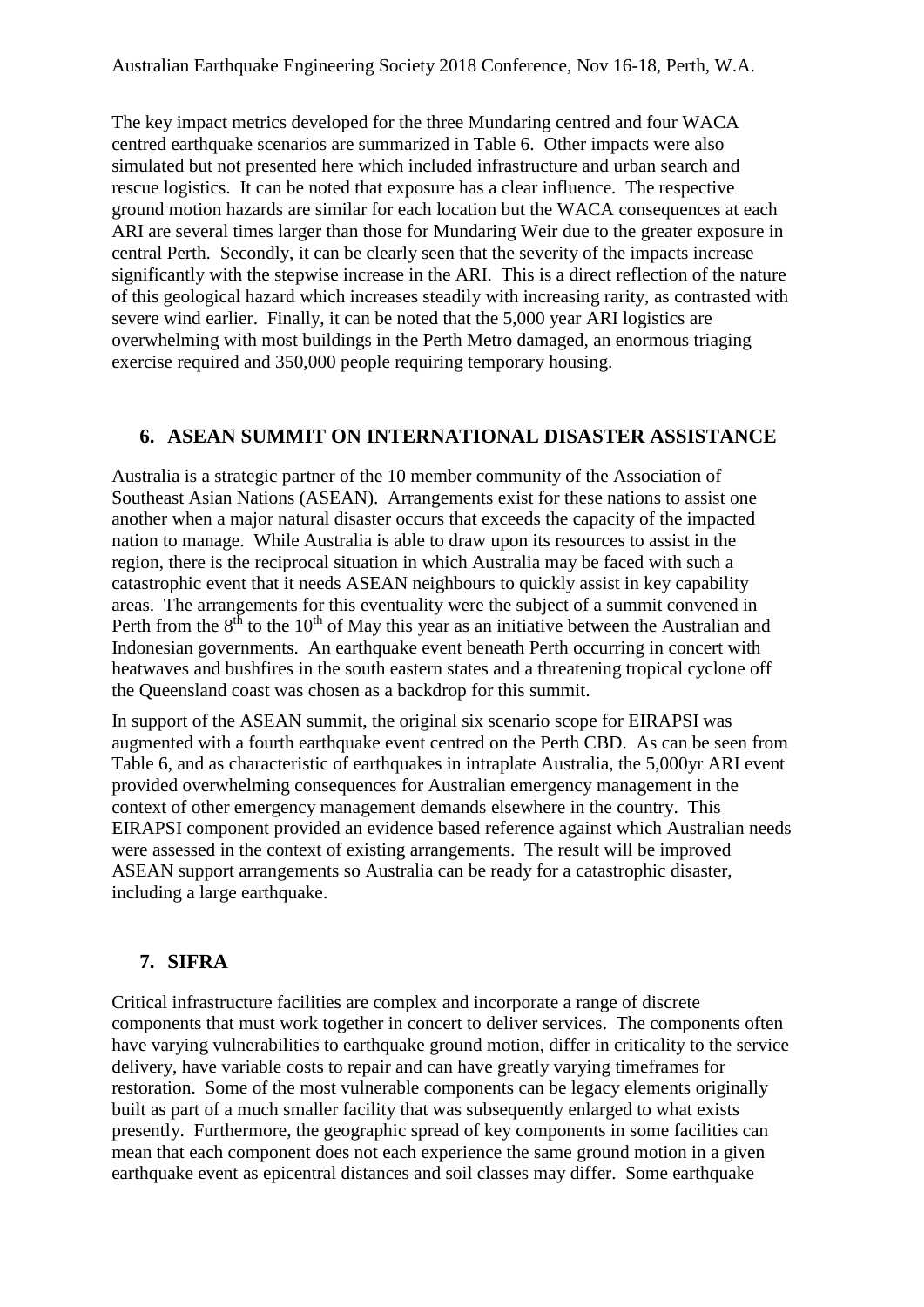vulnerability models are available in the literature for complete facility types (FEMA 2003) but these functions for facilities represent broad classes for facilities and provide little insight on what the drivers are behind overall earthquake risk. Facility information down to component level is fundamental for prioritising any earthquake mitigation efforts.

The software application called the System for Infrastructure Facility Resilience Analysis (SIFRA) has been progressively developed at Geoscience Australia to enable critical infrastructure facilities to be analysed from component level up. While the initial development of the capability was for assessing earthquake vulnerability and was directly linked to the earthquake event simulation software EQRM (Robinson et al, 2003), the old architecture has been revised in the development of SIFRA. The new architecture is hazard agnostic enabling other natural hazards, human threats, or techno-genic failures to be examined from a component level/system behaviour level. The current application of the tool has been for earthquake vulnerability and so is discussed in this context in this paper.

The SIFRA model is comprised of four key elements and associated input data: fragility algorithms, facility system model, a loss model, and a restoration model. Each of these is discussed below:-

#### **Component Level Vulnerability**

As earthquake induced ground shaking at a facility increases in intensity, the individual components that comprise it respond and sustain progressively more damage. Fragility functions are typically used to define this susceptibility to damage by quantifying the likelihood that a level of damage will be exceeded for a given level of shaking. This approach requires the definition of one or more earthquake damage states for each component and the selection of a ground shaking measure that is highly correlated to the component damage. In SIFRA up to four sequential damage states have been used for facility component fragility definition. The hazard parameter usually adopted is the peak ground acceleration (PGA) at the site. However, the software can accommodate fragility functions that have other earthquake hazard transfer parameters that may be more correlated to damage of the component in question. For example, peak ground velocity is better correlated to chimney stack damage than PGA.

The component level fragility models need to be representative of the assets they characterise. The models used have typically been established by GA using the following hierarchy of reducing certainty:-

- 1. Direct consultation with industry asset managers to reach agreement on component fragilities using the most appropriate published models and drawing upon construction specifications and observed earthquake performance (if possible).
- 2. Selection of the most applicable model from a literature survey of published models.
- 3. Heuristic engineering judgment in adapting damage models for other components assessed to have similar fragility.

An example of a fragility function of the second type representing a capacitive voltage transformer (Anagnos 1999) is presented in Figure 4.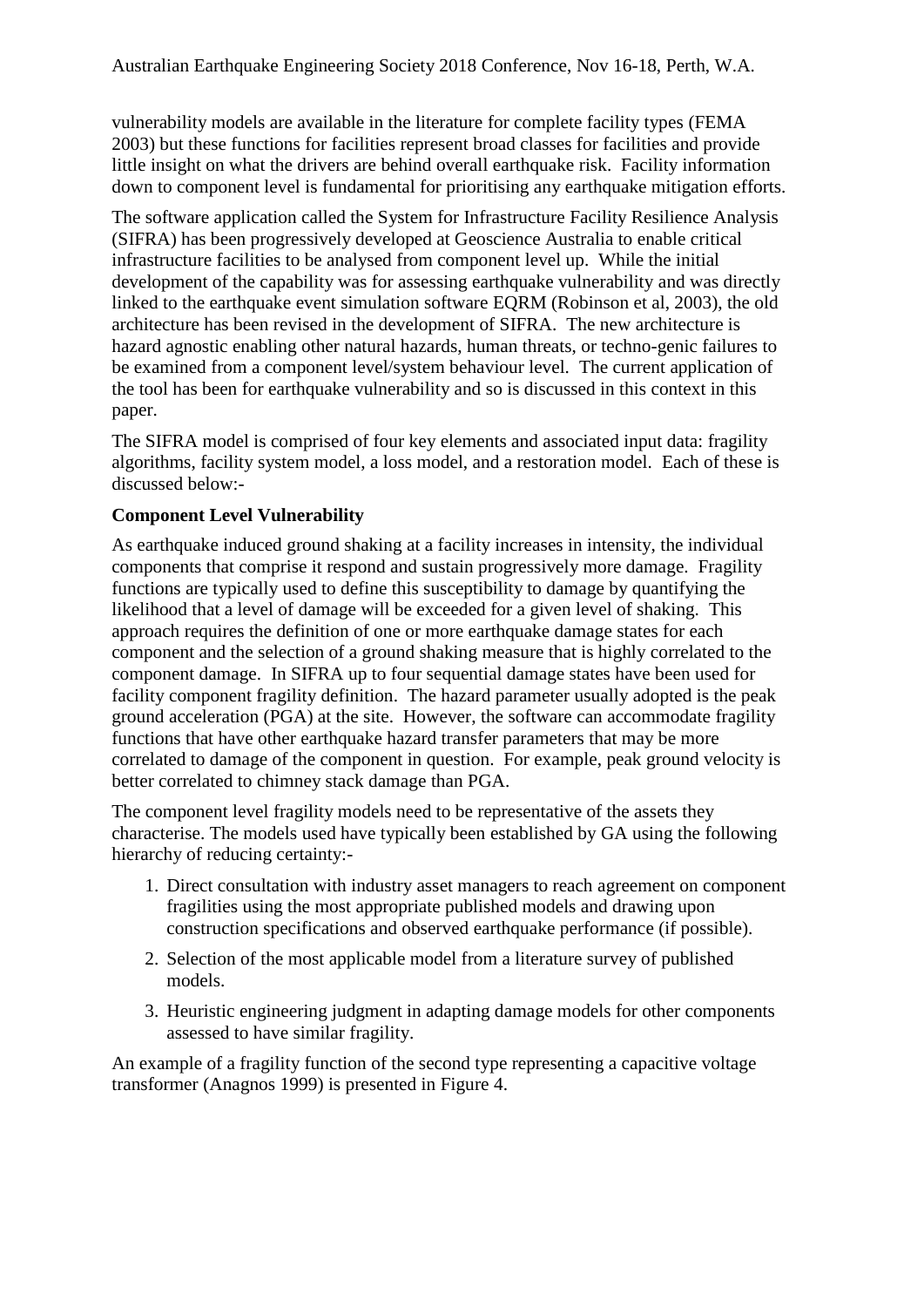

Figure 4:- Fragility curve for a 230kV capacitive voltage transformer adapted from Anagnos (1999).

# **Facility System Model and System Vulnerability**

Facilities are interdependent systems and so are modelled in SIFRA as a network of components. This has three distinct advantages: (1) it allows for modelling the effect of impaired or destroyed components on the operational capacity of the system, (2) it allows for using graph theory to assess the graduated capacity degradation (and restoration) through modelling flow through the network, and (3) it allows for detection of the most efficient 'paths', or sets of components, through the network that need to be restored in order to establish a link between input and output nodes.

The concept of components and facilities used in SIFRA map closely to the typology of micro-components and macro-components as defined in the European Synerg-G program (Pitilakis et al. 2014), and align with the definition of subsystems and systems as defined in Rinaldi et al (2001). Under this approach, the components are represented as nodes. Based on their role within the system, these nodes, or components, are classified in four general categories; supply, output, dependency or transhipment. These are described in greater detail in a paper by Rahman et al (2015). The *igraph Python* package is used as the network modelling platform to calculate graph metrics for a post-earthquake damaged system model. An example of a facility translated into a network model is illustrated in the case of an Australian water treatment facility in Figure 5.

While a component fragility function gives the likelihood that a component will be in a particular damage state, for the SIFRA analysis of the facility an actual discrete damage state needs to be assigned for each component. The SIFRA process is run through a Monte Carlo process to sample the damage state of each component, and for each set of realised component damage states the operational status of the facility is assessed using the network model. The process is then repeated for a step-wise increasing range of hazard values (e.g. PGA of 0.01g to 1.40g in 0.01g steps). This process shown in Figure 6 which enables a characterisation of the system in terms of repair cost and facility fragility.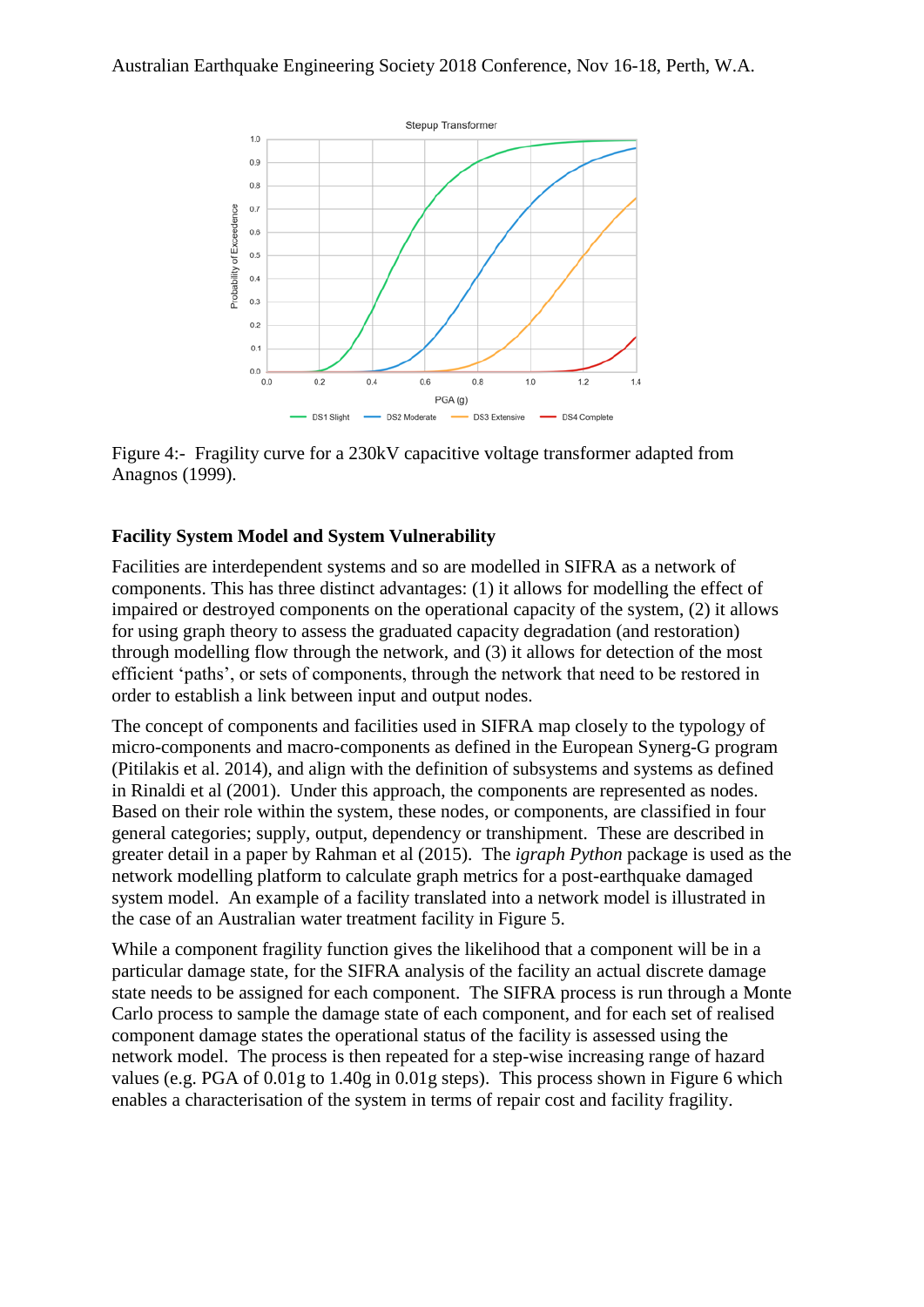

Figure 5:- Graph-theoretic system diagram of an Australian water treatment plant. The supply nodes are shown in green, the dependency nodes are purple, and the output node is orange.



Figure 6:- Schematic of the SIFRA Monte Carlo process to attribute component damage associated damage loss.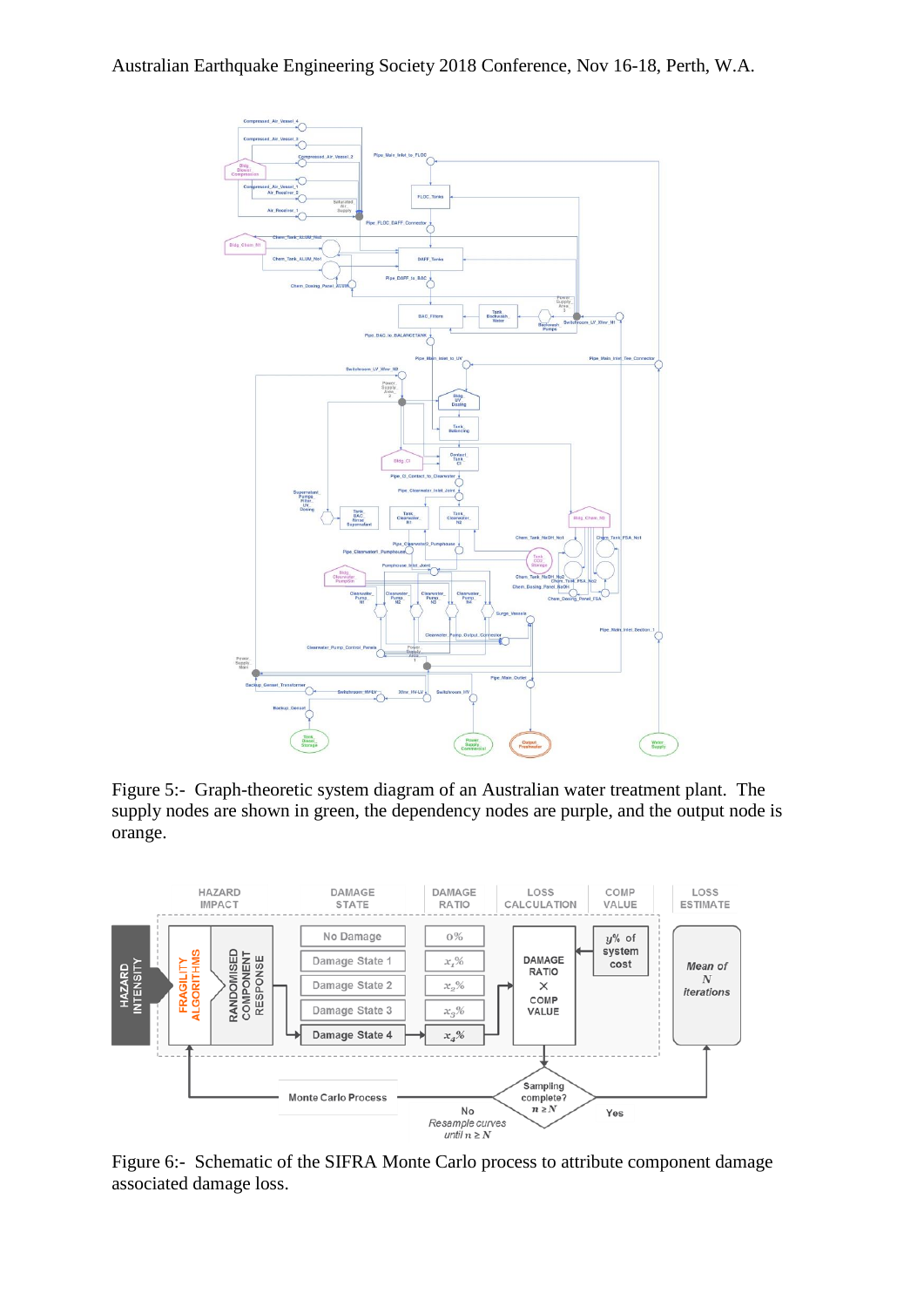#### **System Restoration Model**

It is assumed in SIFRA that the system restoration process needs to be undertaken in stages, subject to the level of reparation resources that can be made available and the sequence of repairs. The key assumptions needed for modelling restoration are:

- Restoration Streams: this is the maximum number of components that can be worked simultaneously. This is effectively a value representing the volume of work that can be simultaneously undertaken in a period of time, and acts as a proxy for the effect of the deployment of trained personnel and material to the repair tasks.
- Restoration Offset: this is the time allowance for assessment of damage to the system and for securing the site to ensure it is safe for the commencement of repairs.
- Testing and Recommissioning Interval: this is the time allowance for testing that the system, or a specific production line, or a specific component, meets operational and safety parameters before recommissioning.

In addition to the core process of approximating restoration time as outlined above, a routine for simulating component "cannibalisation" within a facility has also been incorporated. "Cannibalisation" refers to the moving of an undamaged component from a low priority or redundant line to replace a damaged component on a high priority line, eliminating potentially long procurement or transportation times and expediting the restoration.

A sample Gantt chart of recovery for a power station example is shown in Figure 7. The staged restoration efforts are shown along with the corresponding step-wise recovery of generation capacity

The simulation process enables the fragility of the entire facility to be simulated. It facilitates criticality analyses with the identification of components with the greatest vulnerabilities, longest restoration times, and financial losses. This process can be used to undertake virtual retrofits of systems to assess the sensitivity of facility resilience to upgrades. Most importantly, it can inform investment by industry in mitigation strategies to make facilities more resilient before a future severe earthquake.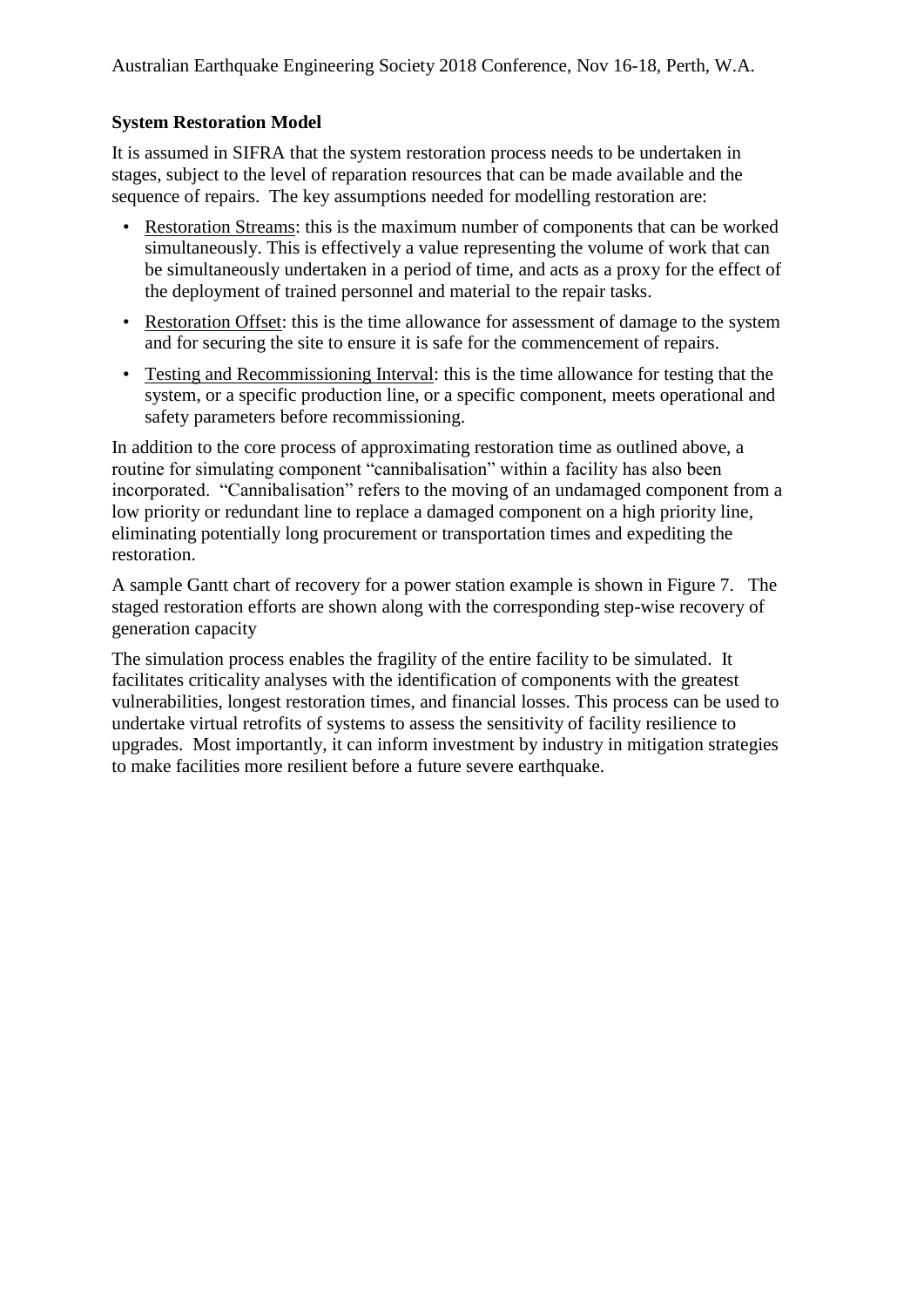

Figure 7:- Restoration schema for ten simultaneous repair streams for and earthquake damaged thermal power station.

### **Application to EIRAPSI Partner Water Sector and Electricity Facilities**

The SIFRA methodology is presently being employed to examine three electricity transmission facilities managed by Western Power. In additional, a major potable water treatment plant with associated water transmission pumping facilities is being examined with Water Corporation. Facility models have been developed and currently collaborative effort is being directed at improving the component level information to improve assessments of system behaviour and restoration prognosis. Where identified, options for mitigating vulnerabilities can be examined. The aim is to assist the managers of CI to identify and address current vulnerabilities ahead of a major earthquake.

# **8. YORK MITIGATION STUDY**

York is the oldest inland town in Western Australia and is situated approximately 100 kilometres east of Perth in the Avon Valley. The town has many notable heritage buildings that today attract tourists to the town, thereby indirectly making a major contribution to the local economy. However, the presence of these valued older masonry structures in York is "two edged" in that it has also given the town an inherent vulnerability to earthquake ground motion. Figure 8 shows the York Town Hall built in 1911 which, while well preserved, has not been the subject of any targeted retrofit to improve its resilience to earthquake ground motion. The seismic hazard in York is at the threshold of moderate by world standards and the vulnerability of the community was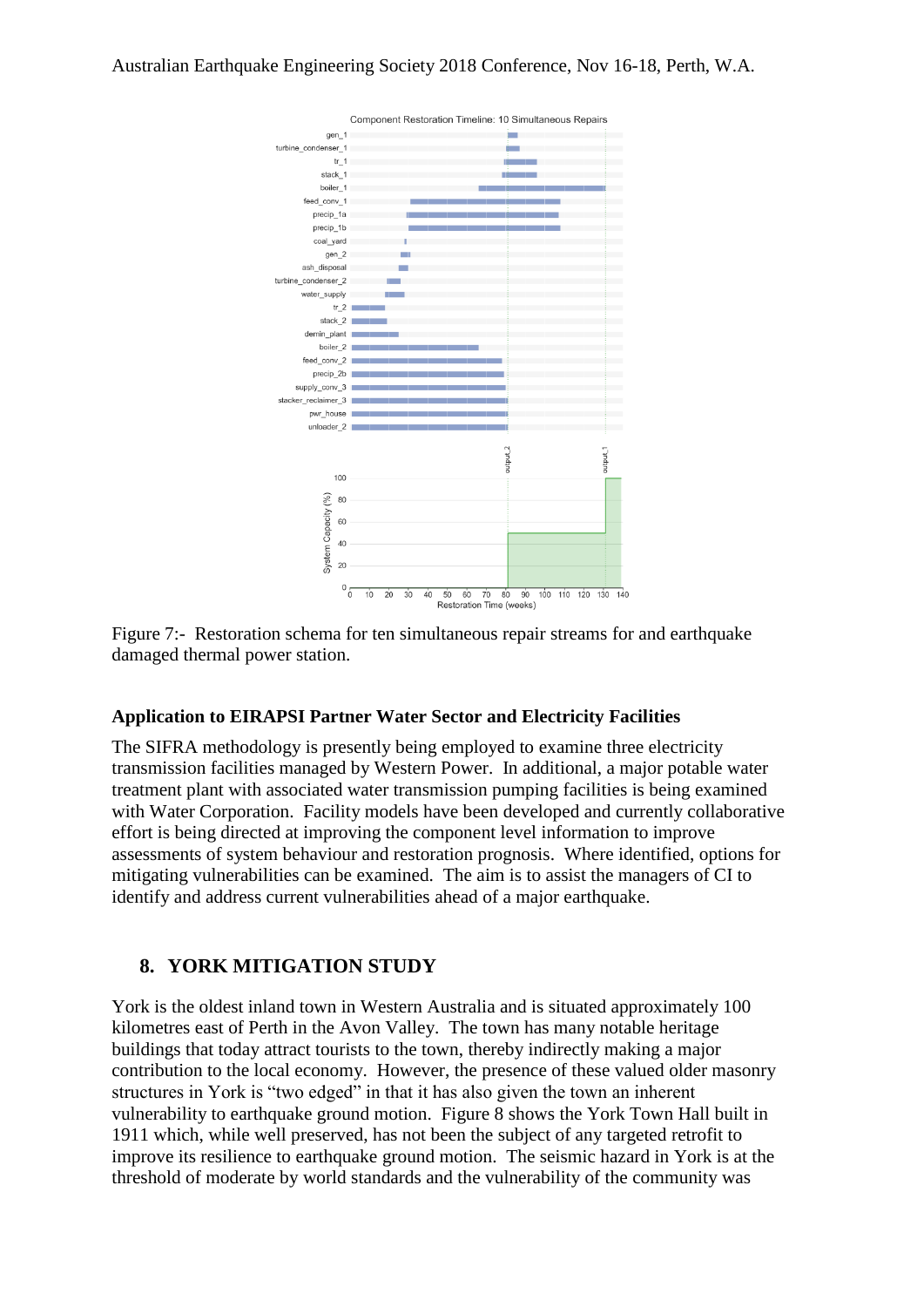highlighted in the 1968 Meckering Earthquake that caused widespread damage to York, located 38km from the epicentre. Earthquake hazard in York is further exacerbated by the soft alluvial deposits of the Avon River which runs through the centre of town. These reach thicknesses of 10 metres or more and serve to amplify earthquake ground motions.



Figure 8:- York Town Hall located at 81 Avon Terrace.

The vulnerability of York to future credible earthquakes is of concern to the Shire of York which would be greatly impacted locally, the WA Department of Fire and Emergency Services (DEFS) that would need to respond following an event, and the WA Department of Planning, Lands and Heritage which seeks to preserve these valuable structures. The interests of local stakeholders have prompted a research utilisation project under an overarching earthquake mitigation focussed project that is part of the current Bushfire and Natural Hazards Collaborative Research Centre (BNHCRC). Under Project A9 entitled *Cost Effective Mitigation Strategy For Building-Related Earthquake Risk* (https://www .bnhcrc.com.au/research/understanding-mitigating-hazards/244), a mitigation project led by the University of Adelaide and partnered with Geoscience Australia is developing earthquake mitigation strategies for masonry buildings in York. These will be virtually applied to the town to assess the most cost-effective approaches for making six common building types in York more resilient to future earthquakes.

The project is significant in the matter of preparedness to earthquakes in several areas:-

 It is the first time (to the author's knowledge) that a community scale approach is being taken to address legacy earthquake vulnerability in Australia. This includes the development of scalable information for a spectrum of decision makers ranging from building owners, to business owners, to local government, to state government with an interest in both emergency management and heritage preservation.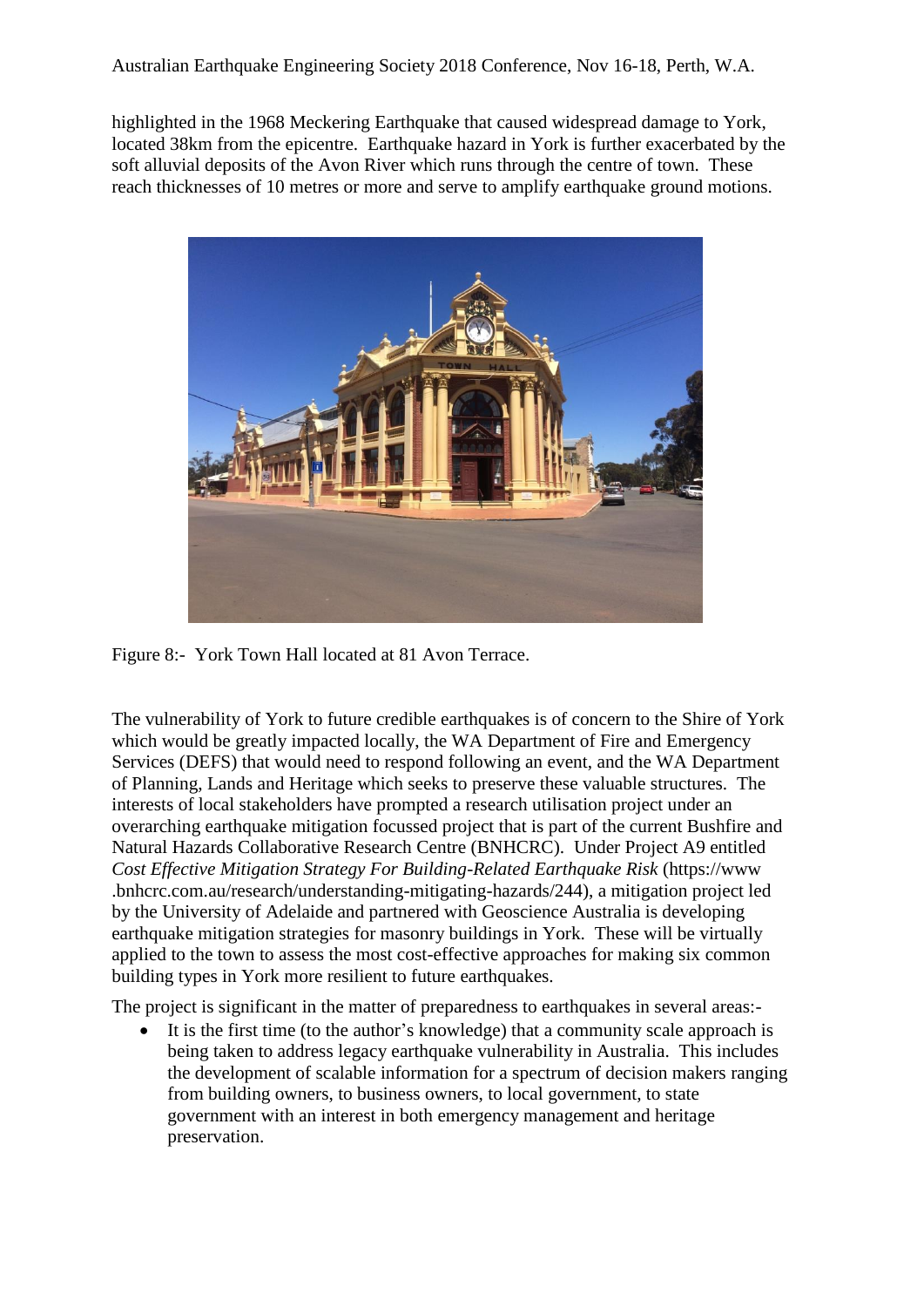- The project is considering a very broad range of metrics which include injuries, health care costs and the impacts on businesses. It is also considering other metrics to better capture avoided intangible impacts. This element involves a second BNHCRC project that will be providing quantitative measures for these based on "willingness to pay".
- The project is assessing the effectiveness of mitigation strategies in economic terms as a fundamental input into what are investments in future resilience.
- The project is engaging with the insurance industry that, in the case of York, does not always price the standard cover for earthquake based on locality risk in the same way as it does for bushfire, severe wind and flood. This has implications for insurance affordability that can impact a community's ability to recover and on price signals to promote retrofit action.
- The project is seeking to inform strategies for incentivising mitigation action by stakeholders in an environment where Australian building regulation lacks the retrospective mandates that have recently been strengthened in New Zealand legislation.
- Scenarios for DFES are being simulated for present vulnerability and forecast reductions resulting from retrofit uptake into the future.
- The research is being developed to be readily transferable to other Australian communities with vulnerable masonry buildings, particularly smaller low growth regional towns.

The project will be completed by June 2019. To date the entire town has been surveyed, the predominant building stock has been reviewed and six key building types have been identified (Vaculik et al, 2018). From a stakeholder workshop convened in York on the  $9<sup>th</sup>$ August a range of incentivisation initiatives have been identified and consensus developed on credible uptake rates for building retrofit to enable current and future community risk to be forecast.

# **9. SUMMARY**

In Australia earthquake hazard has unfortunately been ignored in the development of the built environment for most of the country's settled history. Seismic considerations for critical infrastructure have taken even longer to address with an ongoing need to promote seismic design considerations with other engineering disciplines such as electrical, mechanical and chemical engineering. Collectively this has led to vulnerable elements being present in the Australian built environment. These represent a significant risk that needs to be systematically addressed

It must be noted that, not every community asset is vulnerable to earthquake, with many structure types either inherently resilient, or having more dominate loading conditions from another hazard, such as cyclonic wind. Hence, targeted action is the key to addressing those assets that represent the greatest risk, rather than broad scale initiatives.

Critical infrastructure represents a special risk due to the heavy dependency of communities on transport links and utility service delivery. The interdependency and connectedness of these systems can cause disruption to economic activity and services with footprints much larger and/or extending much further than the area of immediate damage. The value of partnerships between industry, government and other specialists in addressing vulnerability issues has been recognised as reflected in established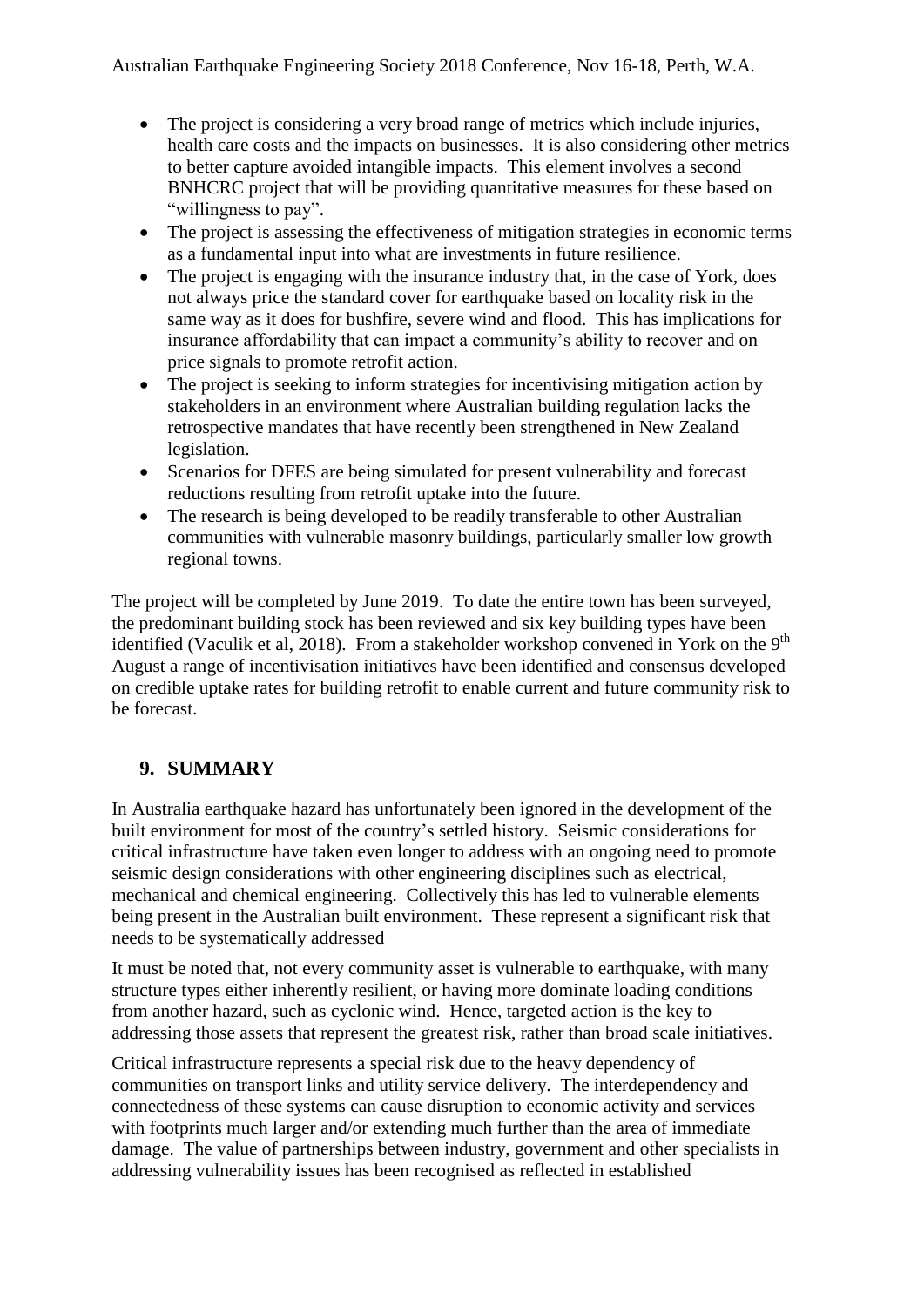arrangements for developing and sharing sensitive information to inform mitigation investment. Such partnerships provide insights that cannot be realised by any of these parties in isolation.

Earthquake hazard in Australia has characteristics that differ from meteorological hazards and tectonic plate boundary hazard. Rare intraplate earthquakes can be very severe and the consequences beyond the limited experience we have in Australia. As reflected in the reinsurance industry pricing of risk, rare earthquakes can be devastating. The wide gap between the severity of present design level ground shaking and the severity for rare credible events presents challenges for infrastructure regulation. It is not clear whether design approaches for tectonic plate boundary countries that have influenced Australian building regulation will prevent catastrophic loss of life in an event that should not cause structural collapse. Broader performance objectives such as collapse prevention may need to be explicitly addressed to ensure that community expectations are met. Furthermore, there is the broader issue of the avoidance of economic loss where current seismic design philosophy exposes property owners to greater financial loss than does design for severe wind.

Information is needed on existing vulnerability and the most cost-effective strategies to mitigate this. Given the finite resources that are available for retrofit, these strategies need to target those elements of communities that are contributing the most to earthquake risk to get the best outcome for the investment. This information should also draw upon the best available hazard science, including the incorporation of the significant uncertainties that are characteristic of our intraplate environment. Furthermore, this information needs to be communicated in a way that can enable a range of decision makers to make investment decision.

Emergency management (EM) has made significant strides in recent years at a range of scales to better plan for future earthquakes. While this paper has highlighted initiatives by DFES in WA and Emergency Management Australia (EMA) at a national level, a significant body of work has also been done in other jurisdictions that include South Australia, Victoria, New South Wales and Queensland. This is enabling EM to be better prepared for the next major Australian earthquake.

Arguably it could be said on balance that Australia is not ready for the next big shake. However, as illustrated by ongoing project initiatives with emergency managers, critical infrastructure operators and local communities with high risk community assets, progress is being made. With the development, communication, incentivisation and uptake of targeted measures, the next big shake may not be the inevitable disaster otherwise anticipated.

# **10.ACKNOWLEDGMENTS**

The author thanks co-researchers at GA who include Maruf Rahman, Hyeuk Ryu, Martin Wehner, Neil Corby and Mark Leonard.

The coordinating role of Stephen Gray at DFES, WA, is gratefully acknowledged.

The author also thanks co-researchers at GEM, in particular Vitor Silva and John Schneider.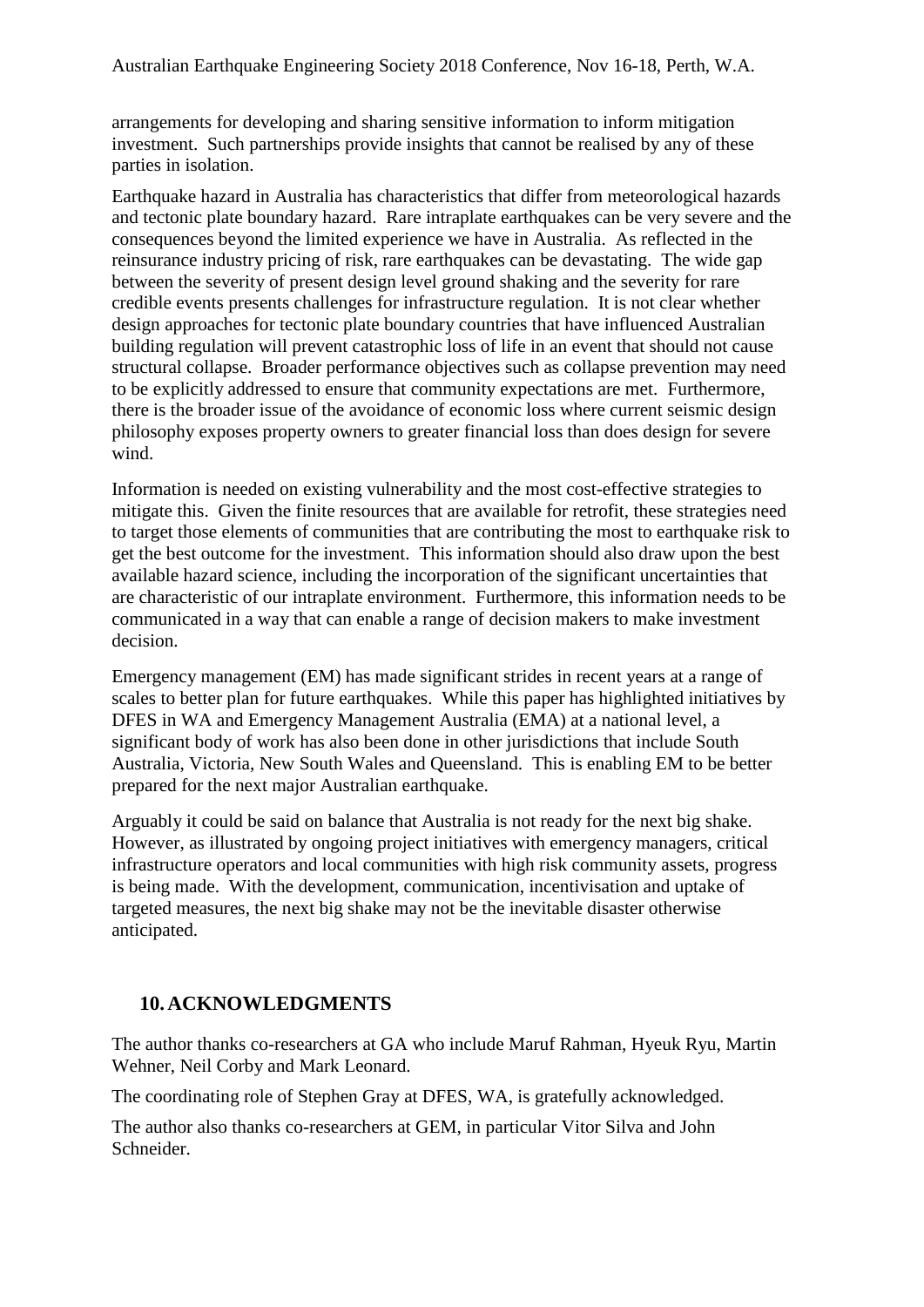The author also thanks industry partners in the EIRASI project. In Main Roads these are Adam Lim, Mark Vassiliou and Gavin Johnston. The support of Rudy Van Den Wall Bake in Western Power is acknowledged. In Watercorp, Stephen MacCarthy, Noel Winsor, Jodi Males, Dr Peter Finlay and Stuart Masterson have each made significant contributions.

The author also thanks Mike Griffith and Jerry Vaculik of the University of Adelaide, Stephen Gray of DFES and Paul Martin of the York Shire as project partners in the York mitigation study.

This paper is published with the permission of the CEO, Geoscience Australia.

### **11.REFERENCES**

- ABCB (2016), *National Construction Code of Australia*, Australian Building Codes Board, Canberra
- Allen, T., J. Griffin, M. Leonard, D. Clark, and H. Ghasemi (2018), *The 2018 National Seismic Hazard Assessment for Australia: model overview*, Geoscience Australia Record 2018/27, Canberra, doi: 10.11636/Record.2018.027.
- Anagnos, T. (1999), *Development of an electrical substation equipment performance database for evaluation of equipment fragilities*. Department of Civil and Environmental Engineering, San Jose State University, San Jose, USA, for PG&E/PEER.
- AUSTROADS (1992), *92 Austroads: Bridge Design Code*, Association of State, Territory and Federal Road and Traffic Authorities in Australia, Pub. No. AP-15.3, Sydney, 1992
- Burbidge, D. R., Ed. (2012), *The 2012 Australian Earthquake Hazard Map*, Geoscience Australia Record 2012/71.
- Building Seismic Safety Council (2004), *National Earthquake Hazards Reduction Program (NEHRP) Recommended Provisions for seismic regulations for new buildings and other structures*, 2003 Edition (FEMA 450). Building Seismic Safety Council, National Institute of Building Sciences. Washington D.C.
- Commonwealth of Australia, Attorney-General's Department. (2015), *Critical Infrastructure Resilience Strategy: Policy Statement.* Available online at: http://www.tisn.gov.au/Documents/CriticalInfrastructureResilienceStrategyPolicyState ment.PDF [Accessed 27 May 2015]
- Commonwealth of Australia, Department of Home Affairs. (2015), *Critical Infrastructure Resilience Strategy: Plan*. Available online at [https://www.tisn.gov.au/Documents/](https://www.tisn.gov.au/Documents/CriticalInfrastructureResilienceStrategyPlan.PDF) [CriticalInfrastructureResilienceStrategyPlan.PDF](https://www.tisn.gov.au/Documents/CriticalInfrastructureResilienceStrategyPlan.PDF) [Accessed 30 October 2018]
- CPNI UK. (2015), *Centre for the Protection of National Infrastructure – Information exchanges*. Retrieved from: http://www.cpni.gov.uk/about/Who-we-workwith/Information-exchanges/ [Accessed 14 May 2015].
- Department of Homeland Security USA. (2015), *Office of Infrastructure Protection*. Available online at: http://www.dhs.gov/office-infrastructure-protection [Accessed 14 May 2015].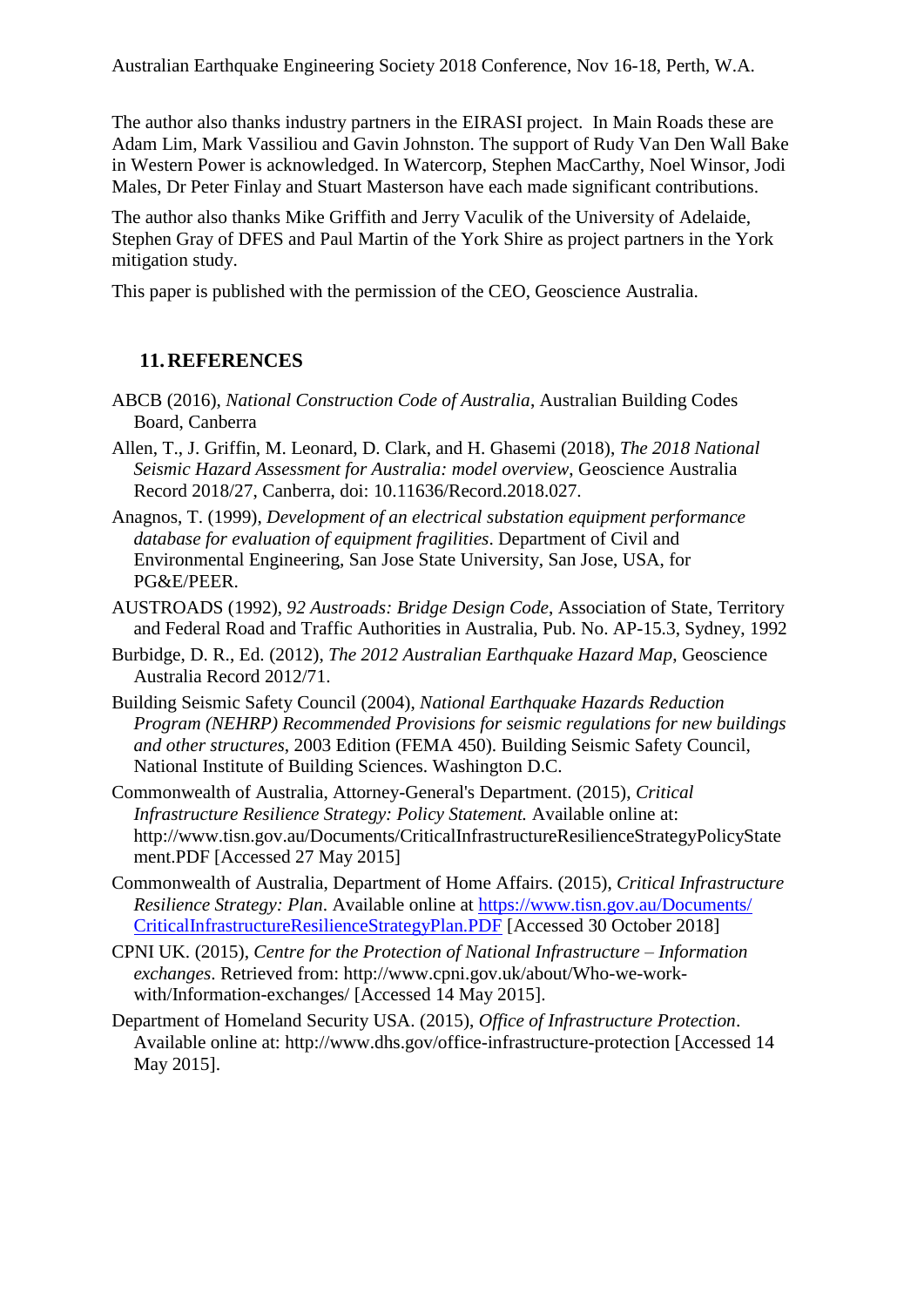- European Network and Information Security Agency (2011), *Cooperative Models for Effective Public Private Partnerships - Good Practice Guide*. Available online at: https://www.enisa.europa.eu/activities/Resilience-and-CIIP/public-privatepartnership/national-public-private-partnerships-ppps/good-practice-guide-oncooperatve-models-for-effective-ppps/at\_download/fullReport [Accessed 12 May 2015].
- FEMA (2003), *Multi-hazard Loss Estimation Methodology, Earthquake Model*. HAZUS®MH MR3. Technical 546 Manual, Federal Emergency Management Agency, Washington, D.C. USA.
- Griffith, M. C. (1992), *Earthquake Simulator Testing of Scale Model Structures*, Proc. of Australian Earthquake Engineering Society Conference, 1992
- Holmes, J. D. (2018), Personal communication 4 October 2018
- Maqsood, T. , Edwards, M. , Ioannou, I. Kosmidis, I. Rossetto, T. Corby, N. (2016), *Seismic vulnerability functions for Australian buildings by using GEM Empirical Vulnerability Assessment Guidelines*, Natural Hazards, Vol.80, Issue 3, pp1625-1650, Feb 2016
- McPherson, A. A. (2017), *A revised seismic site conditions map for Australia*, Geoscience Australia Record 2017/12, Canberra, doi: 10.11636/Record.2017.012.
- NAASRA (1965), *Highway Bridge Design Specification*, National Association of Australian State Road Authorities, 3<sup>rd</sup> Edition, Sydney, 1965
- NAASRA (1970), *Highway Bridge Design Specification*, National Association of Australian State Road Authorities, 4<sup>th</sup> Edition, Sydney, 1965
- NAASRA (1976), *Highway Bridge Design Specification*, National Association of Australian State Road Authorities, Sydney, 5<sup>th</sup> Edition, 1976
- Pitilakis, K., Crowley, H. & Kaynia, A.M. (eds.) (2014), *Syner-G: Typology Definition and Fragility Functions for Physical Elements at Seismic Risk*. Chapter 6: 157-186. Netherlands: Springer.
- Rahman, M. and Edwards, M. (2015), *A component level approach to the earthquake vulnerability of critical infrastructure facilities*, Proceedings of the Tenth Pacific Conference on Earthquake Engineering, 6-8 November 2015, Sydney, Australia
- Rinaldi, S.M., Peerenboom, J.P. & Kelly, T.K. (2001), *Identifying, Understanding, and Analyzing Critical Infrastructure Interdependencies*. IEEE Control Systems Magazine, 0272-1780/01: 11-25.
- Robinson, D. and Fulford, G. (2003), *EQRM : Earthquake Risk Modelling Software : Technical Manual*, Version 2.0." Geoscience Australia. 30 June, 2003.
- Silva, V., H. Crowley, M. Pagani, D. Monelli, and R. Pinho (2014), *Development of the OpenQuake engine, the Global Earthquake Model's open-source software for seismic risk assessment*, Nat. Hazards 72, 1409–1427, DOI 10.1007/s11069-013-0618-x.
- SAA (1979), *Australian Standard for the Design of Earthquake Resistant Buildings: AS 2121 1979*, Standards Association of Australia, Homebush, NSW
- Standards Australia (1993), *Structural design actions, part 4: Earthquake actions in Australia: AS 1170.4–1993*, Standards Australia, Homebush, NSW.
- Standards Australia (2004), *Bridge design: Design loads: AS 5100.2:2004,* Standards Australia, Sydney, NSW
- Standards New Zealand (2004), *Structural design actions, part 5: Earthquake actions – New Zealand* : NZS 1170.5:2004, Standards New Zealand, Wellington, NZ, 76 pp.